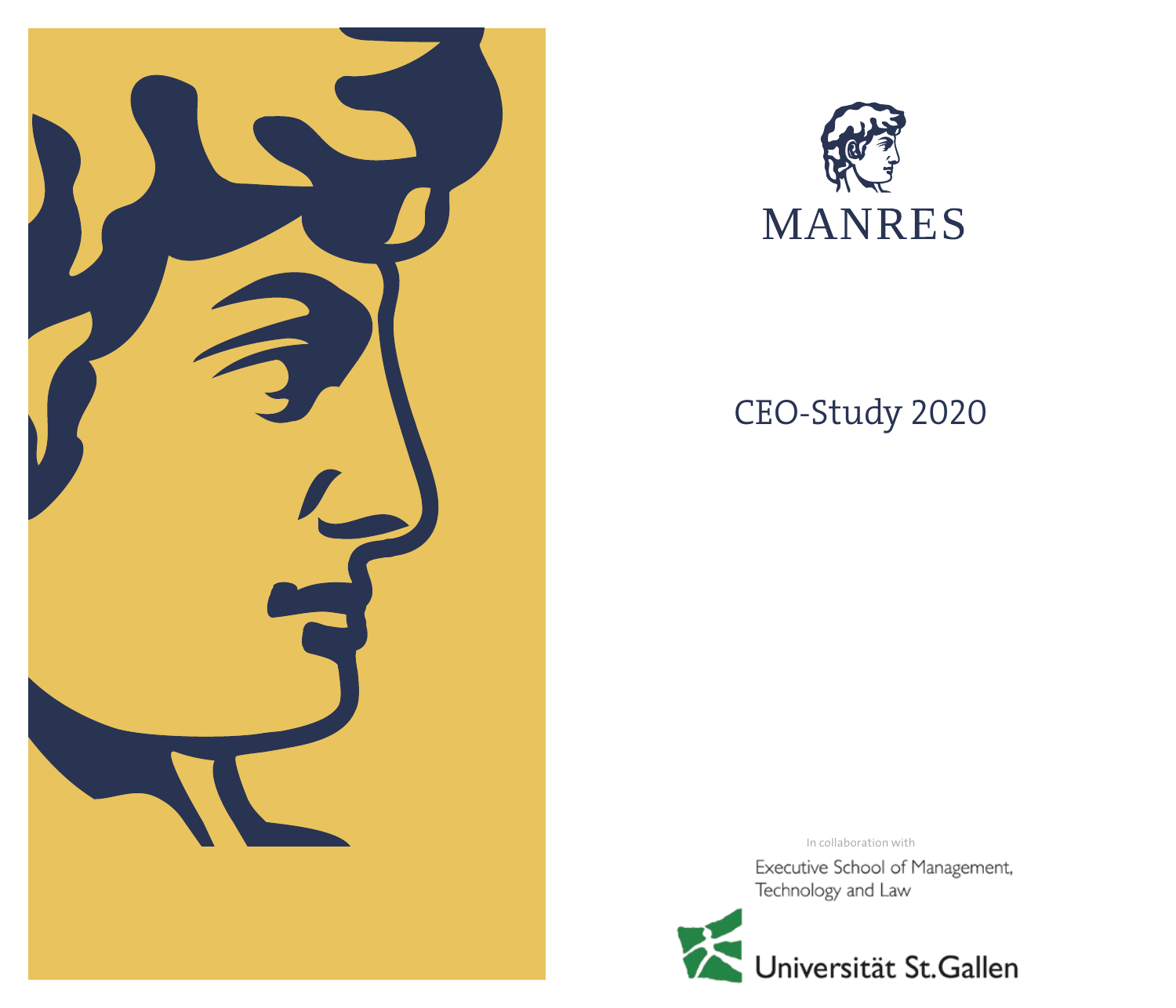# Inhalt /

| on ten years of findings from our CEO Study |
|---------------------------------------------|
|                                             |
|                                             |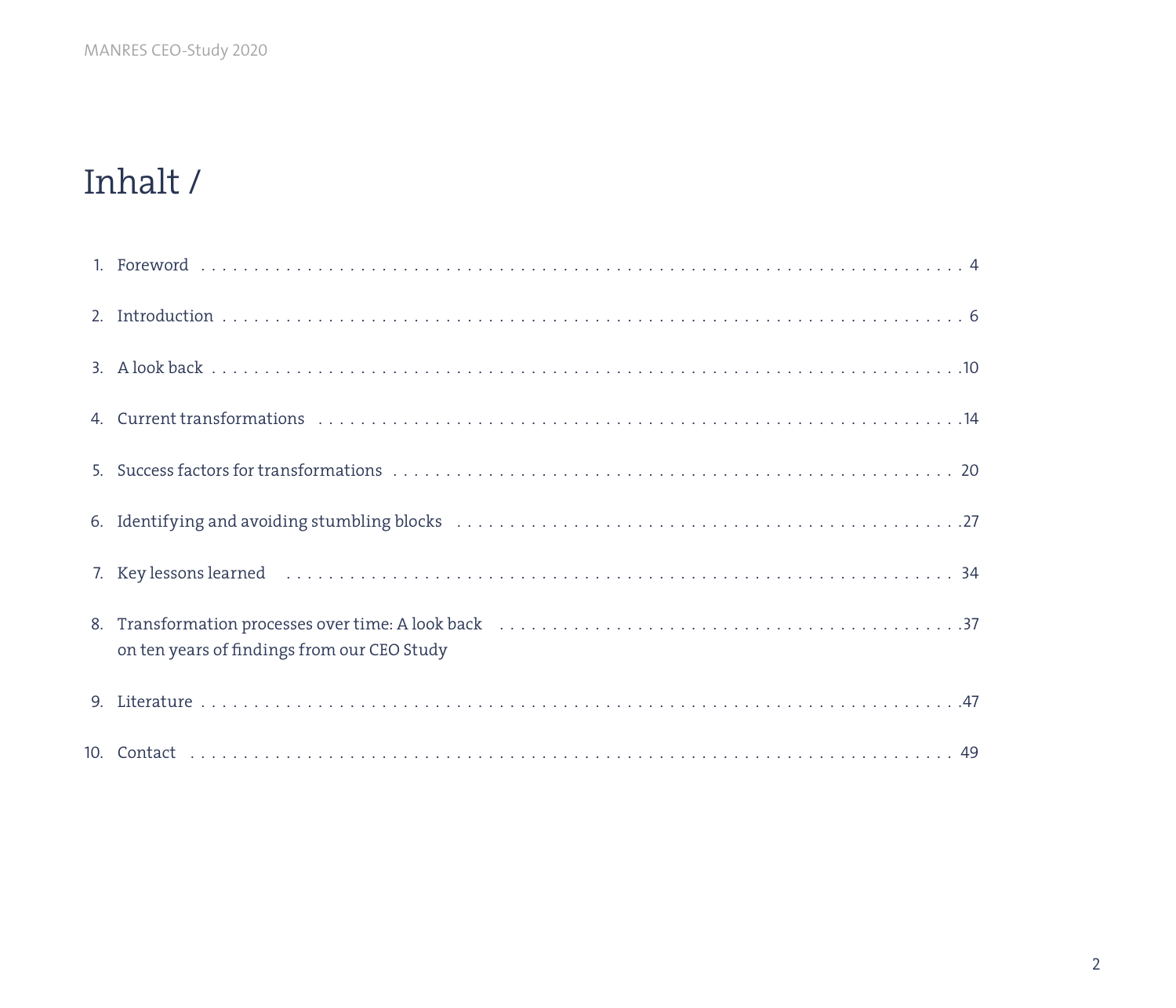### **Prof. Dr. Thomas A. Gutzwiller /**

Chairman of the Board of Directors of Manres AG, Academic Director of the HBM Entrepreneurial School of the University of St.Gallen, Executive School of Management Technology and Law

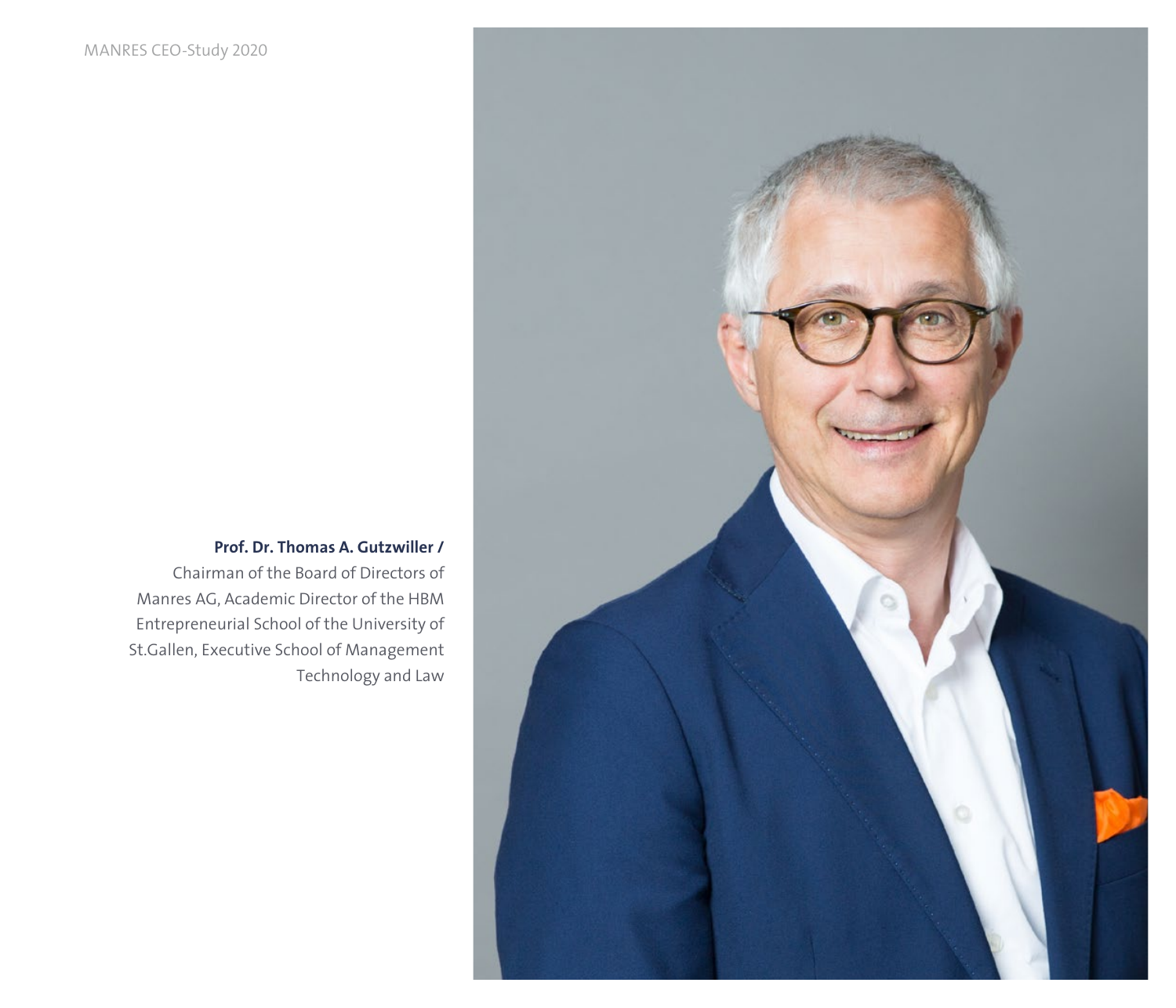### 1. Foreword /

Society and the economy are changing at a breath-taking pace. As a result, companies must constantly adapt to new challenges while also continuing to seize new possibilities. Change can be seen as a threat, but also as an opportunity.

On the one hand, transformation affects the productive value chain of a company. Through continual strategic change, we attempt to optimize and radically renew the production chain. The goal is always to improve the quality and quantity of value creation within the context of society as a whole.

On the other hand, corporate change affects the social system of the company and its people. After all, value creation takes place within a company culture that is constantly evolving. Just as the production chain can be measured in terms of its value added, productivity and innovativeness, the social system can also be evaluated. Key factors here include organizational energy, commitment, identification, trust, social reputation, observed psychopathologies and many other aspects.

Change in the business context also means transformation of the productive and social system towards better qualities and quantities, embedded in the social context. The strategic discipline of transforming production chains is mature and well established. However, there are still considerable gains to be made in assessing the psychological dimension of transforming a social system. More than 95% of all corporate consultants specialize in the dimension of the production chain. And yet many companies still wonder why so many of their strategic initiatives fail. The answer is simple. Successful change requires a diagnosis on the behavioral level of the company. From top to bottom.

That is why we at Manres AG are proud of our 30-year history of working professionally with what we call the "psychology of transformation." For the past ten years, this work has included our CEO study, "Transforming People and Companies."

We want to thank everyone from the world of business and beyond, who has cooperated with us on our mission at Manres. We hope you will enjoy reading this study!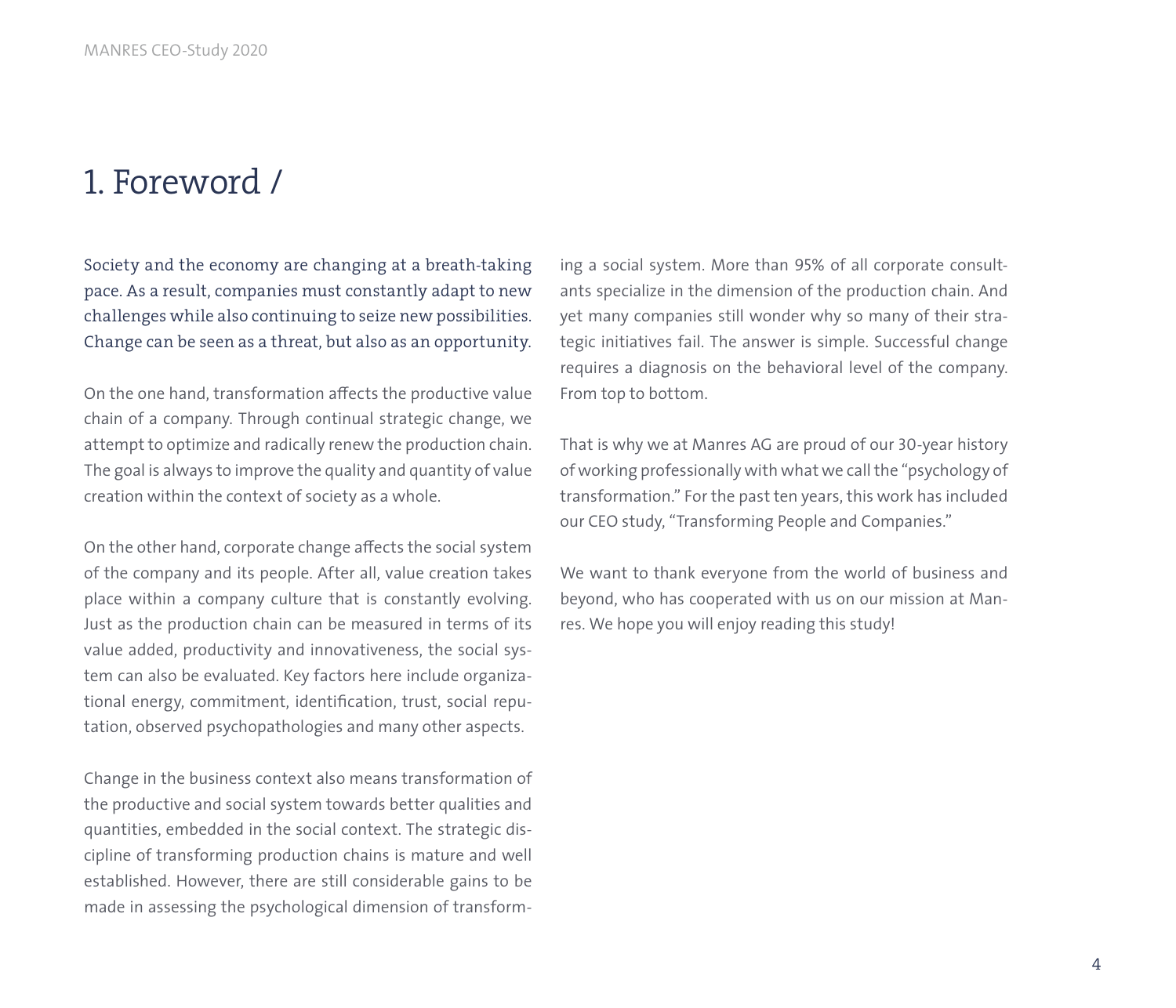

*Even though large-scale transformation processes are taking place, the CEOs perceive their company`s situation to be more stable than in previous years. A type of learning effect has been established.*

**Manres AG**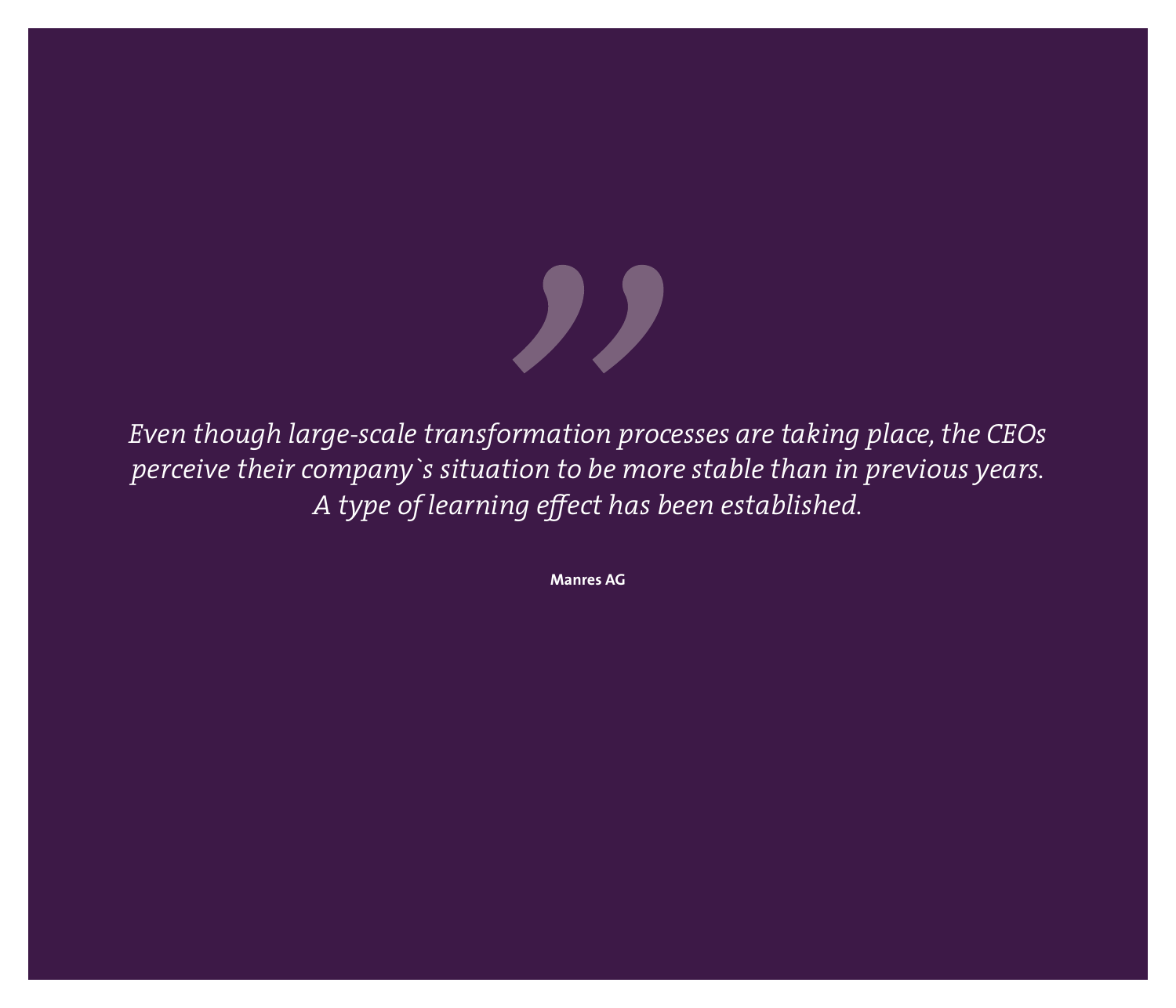### 2. Introduction /

For the past ten years, we have conducted our "Transforming People and Companies" CEO-study in partnership with the Executive School of the University of St.Gallen (HSG). During this study, we ask CEOs about their convictions, values and direct experiences with transformation processes. The goal of this CEO-study is to gain an integrated view of fundamental perspectives and factors for success and to offer these to the public as a valuable guide. To date, we have conducted five editions of the study, surveying well over 600 CEOs and members of top leadership bodies. These leaders have shared with us their experiences with transformation processes, offering helpful insights on the topic of changing the business of their companies. For this tenth-anniversary edition, 15 CEOs have met with us for one-on-one interviews in which they offer in-depth insights into current transformations and the challenges and opportunities that these bring with them.

In total, 101 respondents took part in the online survey (data collection from May 2019 to July 2019). The respondents were CEOs of the highest-earning companies in Germany, Switzerland and Austria. In addition, 15 CEOs were personally interviewed by a partner or principal from Manres AG. Details of the interviewed persons can be found here:

Nine out of ten of the CEOs we surveyed were men. Five percent were women, and another five percent did not specify their gender. Four female and eleven male CEOs took part in the one-on-one interviews. All of the CEOs we surveyed were the head of a company in Switzerland (76%), Germany (22%) or Austria (2%). The Swiss companies employ 3,073 people on average; the German companies, 3,805, and the Austrians, 1,500. The average company size for all the countries combined was 3,087 employees. The average age of the participants was 53 years, with ages ranging from 32 to 79. The participants have been in their leadership positions for 8.5 years on average (with tenures ranging from 1 to 59 years). Almost half (48%) of the CEOs had worked for their companies prior to assuming the top position.

The participants in this survey have years of expertise and extensive business knowledge. Their statements provide solid, detailed information and insights into the everyday process of transformation in their companies. Looking back on the past ten years, we can now refer to answers from 637 CEOs in the German-speaking world in total. These surveys provide insights into how transformation processes can be successfully put into place.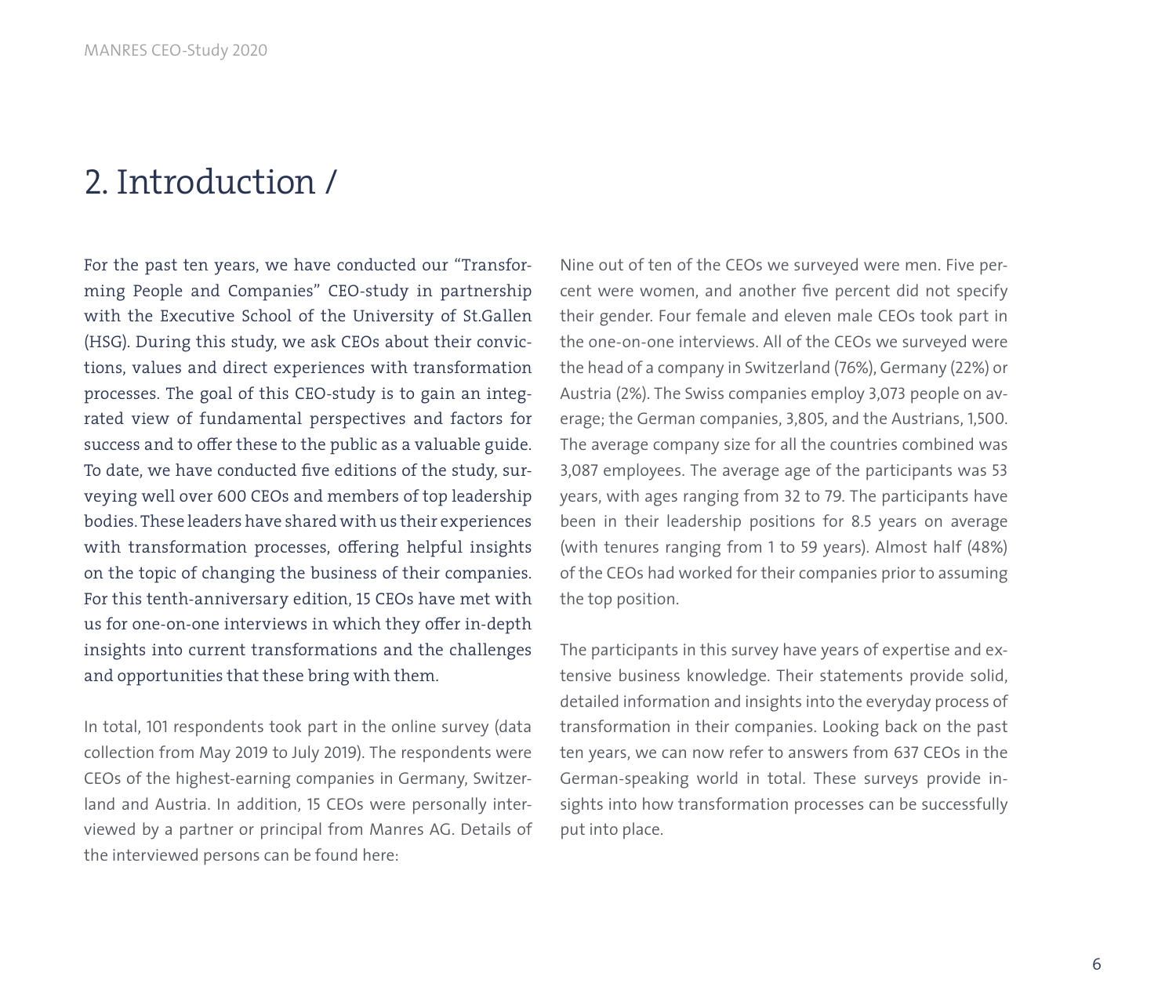The articles in the 2020 CEO study provide a wide range of perspectives, exploring the challenges that top managers face when dealing with transformation processes in general. We look back on investments in past transformations as well as current, pressing challenges in the present. We devote one article each to the topics of success factors for change, major stumbling blocks and key lessons learned by the CEOs.

In the section "Transformation processes over time: A look back on ten years of findings from our CEO Study" we summarize the findings regarding our CEO surveys. It must be stated that this data does not allow for a long-term view in terms of causal relationships, because the groups who participated in each year's study were not the same. However, the findings of the past ten years do produce one clear result: transformation processes are a fundamental part of every leadership team's job, and successfully directing these processes is an important criterion for the long-term success of the companies. The company's strategic focus and the restructuring and optimization processes it entails are also in the hands of the companies' top management. Through their leadership, the CEOs provide guidance and orientation to their employees precisely when they need it most: during times of transformation.

### Sources /

We are proud of the wide range of companies whose CEOs, managing directors and partners were so kind as to meet with us for a personal interview:

#### **Real Estate**

| Wincasa             | Apleona HSG AG         |
|---------------------|------------------------|
| CEO Olivier Hofmann | CEO Michael Rohner     |
| www.wincasa.ch      | www.ch-hsg.apleona.com |

#### **Media & Corporate Consultancy**

| CT Cinetrade AG       | Hkp /// group                     |
|-----------------------|-----------------------------------|
| CEO Wolfgang Elsässer | Senior Partner Dr. Christine Abel |
| www.cinetrade.ch      | www.hkp.com                       |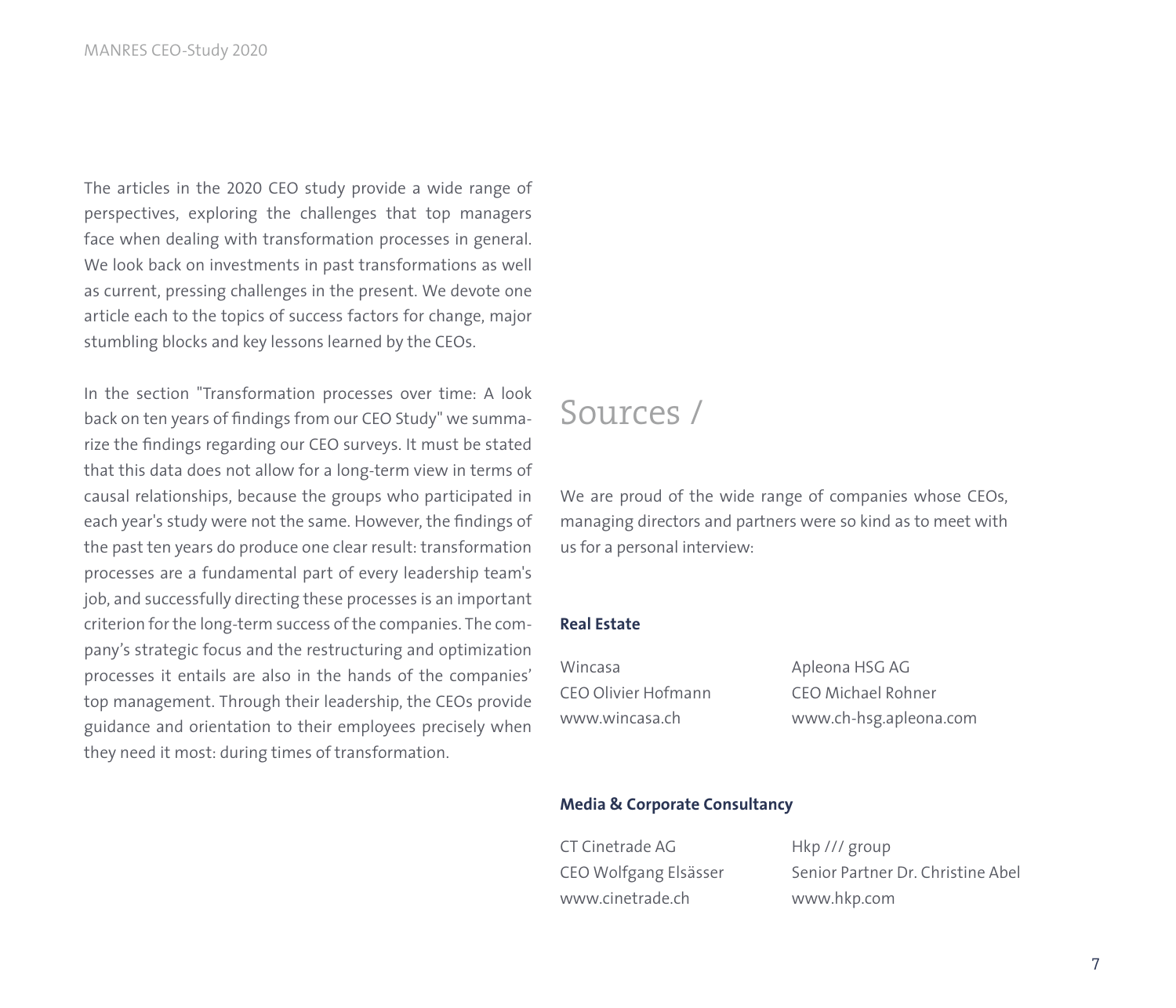### **Information technologies & Telecommunications**

| Sharpist Startup               | Swisscom         |   |
|--------------------------------|------------------|---|
| Founder & CEO Fabian Niedballa | CEO Urs Schaeppi |   |
| www.sharpist.com               | www.swisscom.ch  | W |

Visionary AG CEO & VRP Olivier Willi www.docbox.ch

### **Machines & Chemicals**

| Bucher Industries        | <b>WMK Plastics</b>                |
|--------------------------|------------------------------------|
| CEO Jacques Sanche       | CEO Martin Aeschlimann             |
| www.bucherindustries.com | www.wmk-plastics.lehmannundvoss.de |

### **Banking & Insurance**

| Graubündner Kantonalbank | Hypothekarbank Lenzburg                | Helsana Versicherungen |
|--------------------------|----------------------------------------|------------------------|
| CEO Daniel Fust          | Vorsitzende der Geschäftsleitung Mari- | CEO Daniel Schmutz     |
| www.gkb.ch               | anne Wildi                             | www.helsana.ch         |
|                          | www.hbl.ch                             |                        |

### **Retail**

IKEA Schweiz CEO Simona Scarpaleggia (until August 2019) www.ikea.ch

Spar Handels AG CEO Hans Beer www.spar.ch

PKZ CEO Manuela Beer www.pkz.ch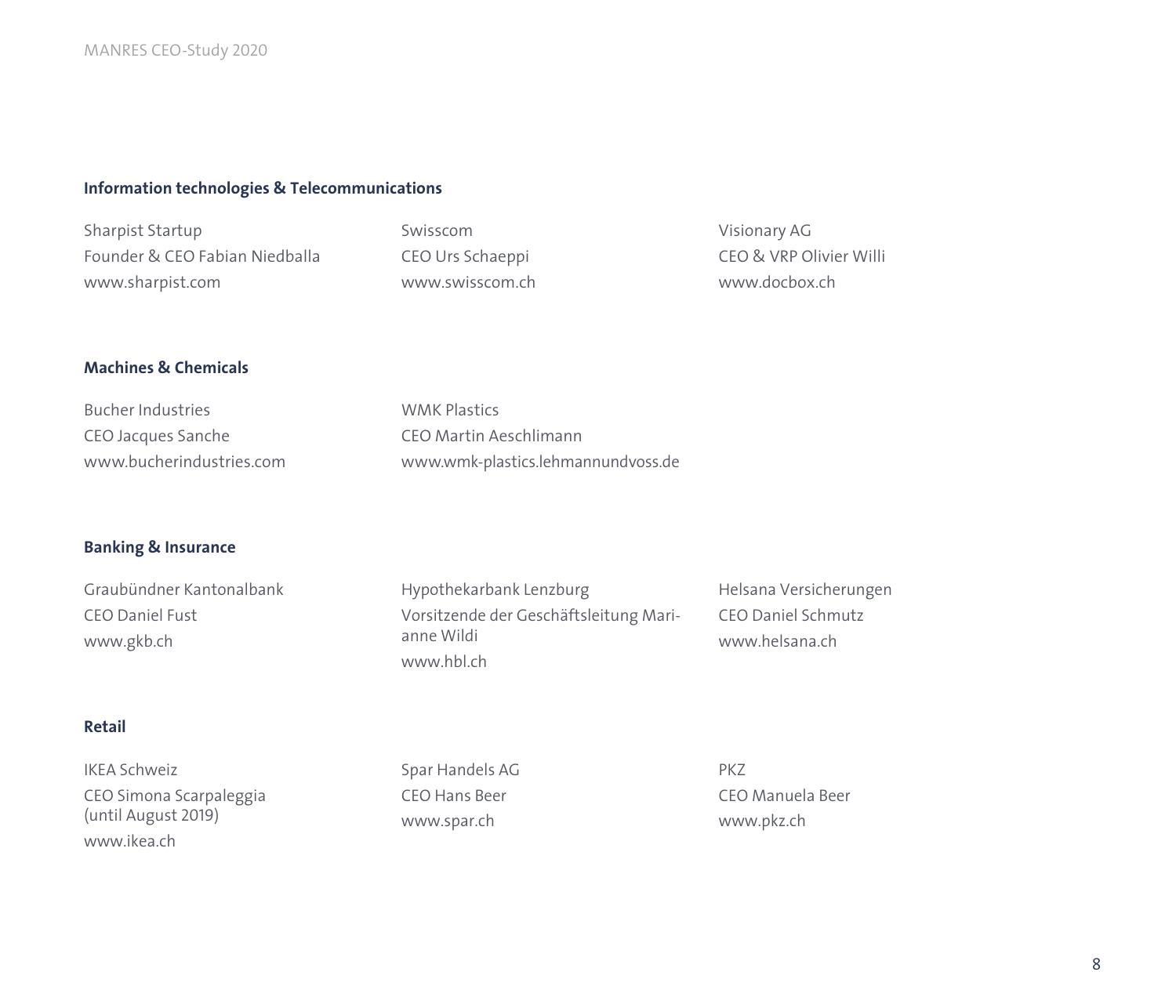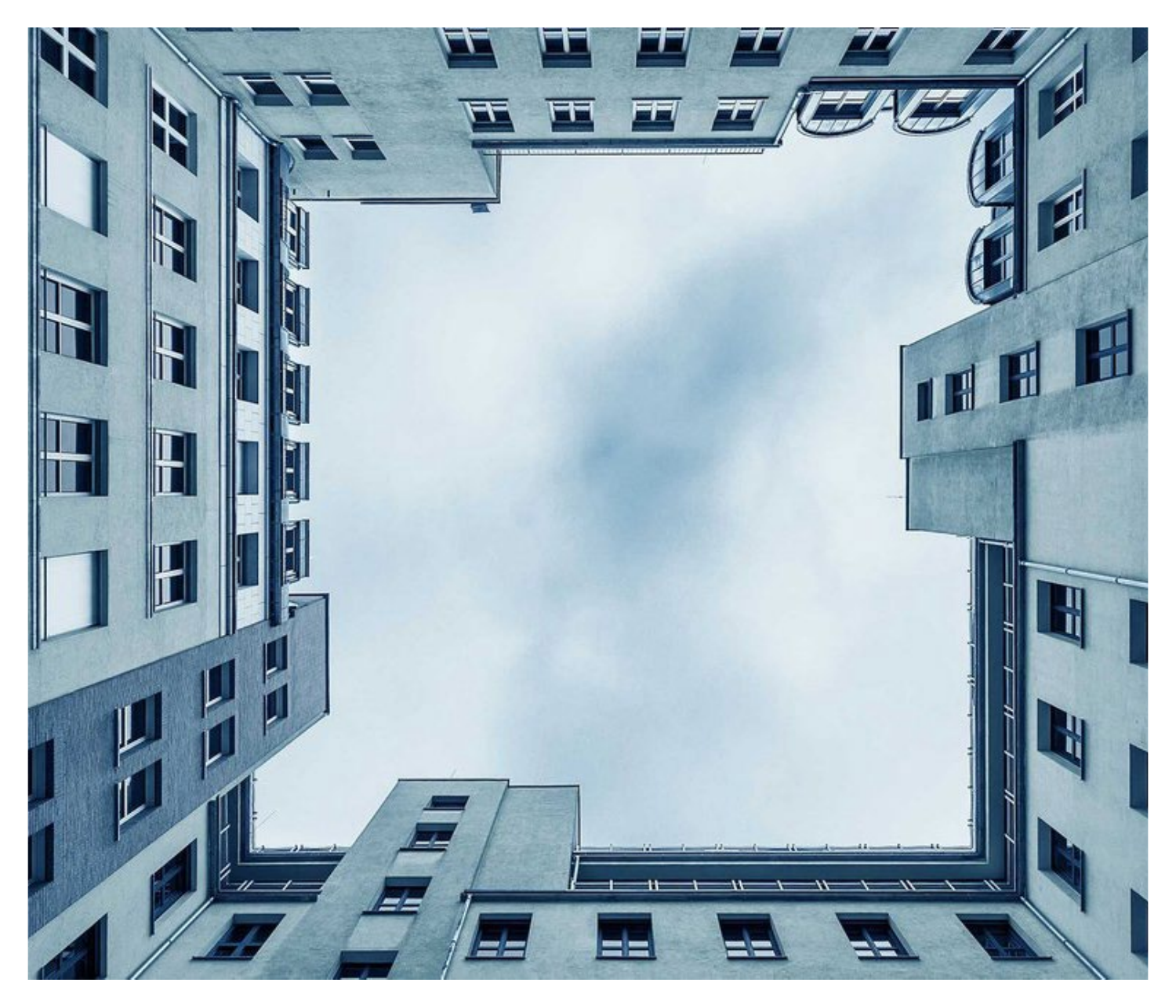### 3. A look back /

Once again in 2019, CEOs and members of company leadership and supervisory boards invested heavy amounts of time and finance into changing the business.

In the final interview month of the year alone, 33 of the CEOs we surveyed told us they have invested up to one-fourth of their time in workshops, strategy meetings, consultancy sessions or similar activities. All of these activities were directly related to a transformation process. Another 32 of the CEOs invested up to half of their time, while 13 said they had invested as much as 50 to 100 percent. As such, more than half of the CEOs currently involved in a change process spend at least 2.5 hours of a regular work day (and in most cases, significantly more) working on transformation-related topics. If we look at the entire calendar year, the pattern becomes even more striking. Twenty of the CEOs devoted between 50 and 100 percent of their time to transformation processes; 29 of them spent 25 to 49 percent of their time; and 30 of them spent up to one quarter of their time.

When we look at the amount of time spent by company leadership and supervisory board members throughout one year, it is clear that CEOs are not the only ones who devote a considerable amount of their resources to transforming the company. What this tells us is that a transformation process uses a heavy amount of resources at all levels of the upper leadership team. At seven of the organizations we surveyed, the company leadership was spending more than half or even all (!) of its time on transformation activities. At another 31 of the companies, they devoted between 25 and 49 percent, while at 38 of the organizations, they devoted up to one quarter. There was a similar pattern among supervisory boards. Twenty of the supervisory boards were devoting more than half or up to all of their time for transformation activities; another 19 supervisory boards spent between 25 and 49 percent, and 37 more of them spent up to one quarter of their time.

In addition to the substantial amounts of time invested, the companies also devoted a heavy amount of financial resources to transformation processes. Around one quarter of the companies we surveyed were spending between 25 and 50 percent of their profits on transformation plans. Ten percent of the companies spent even 50 to 100 percent of their profits on efforts to change the business. Two-thirds of the companies were investing up to one quarter of their profits towards transformation.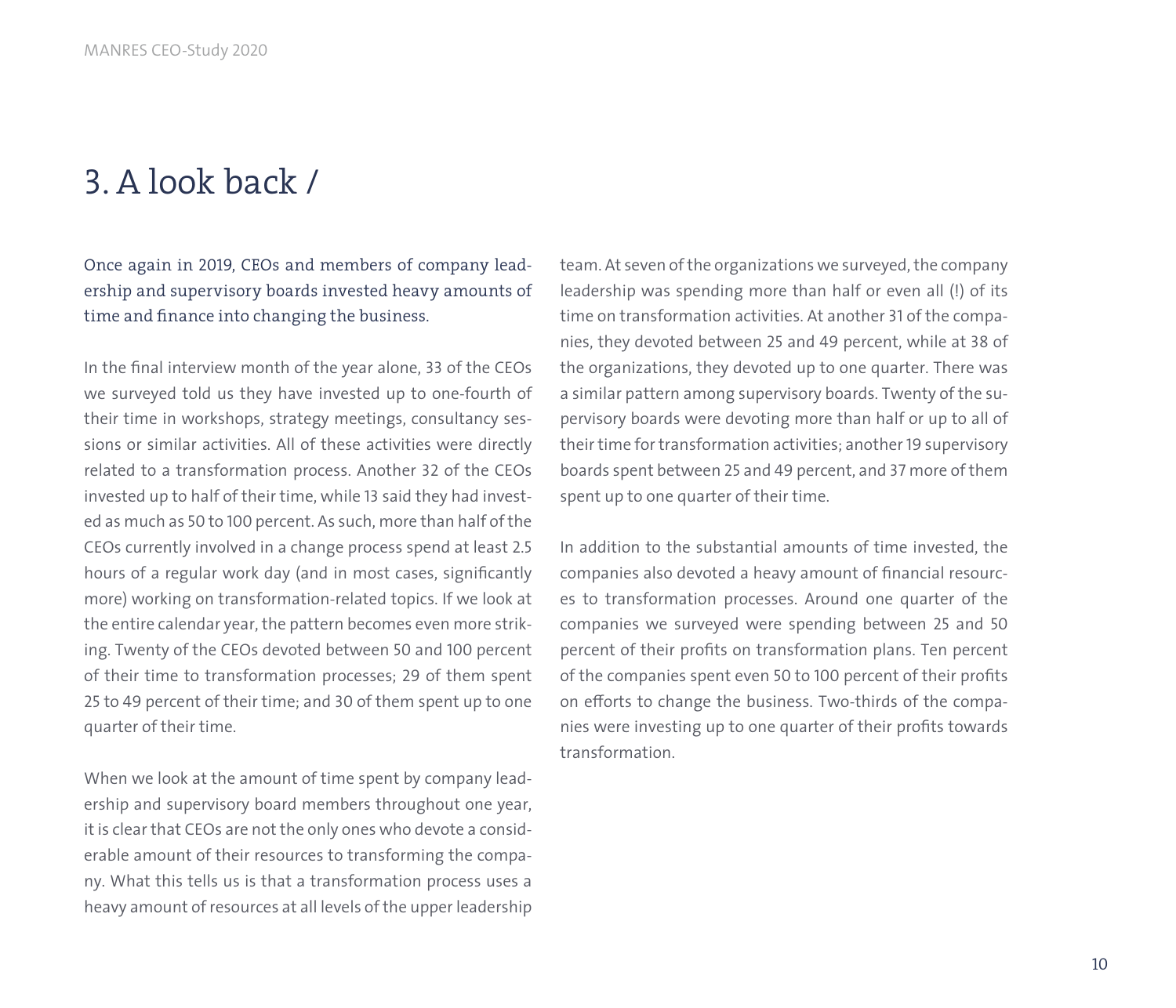

*As CEO, I have to show that I am always happy to do new things and put them into practice. That is encouraging for others to see..*

> **Marianne Wildi** Chairwoman of the Executive Board of Hypothekarbank Lenzburg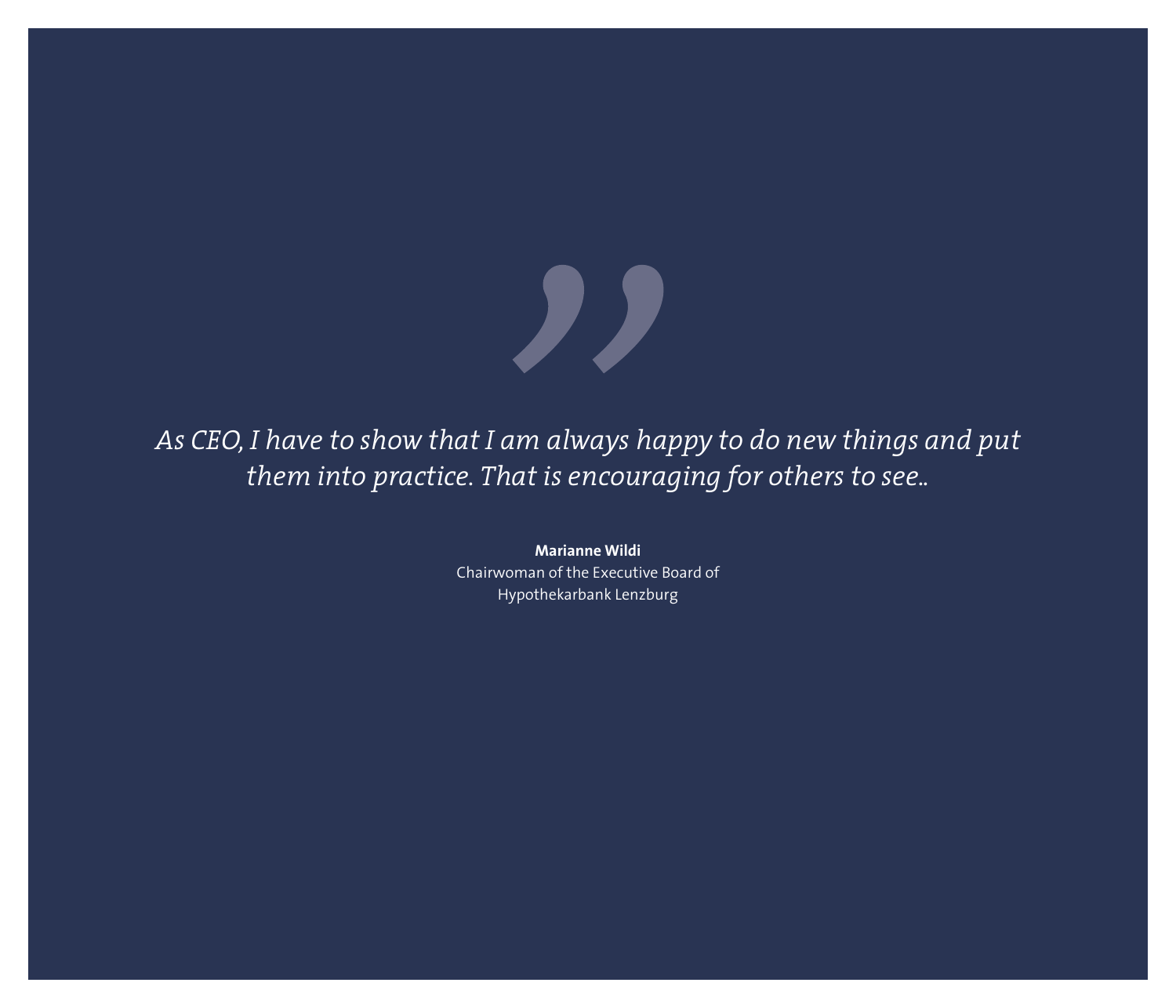Looking back on the past, the CEOs we interviewed one-onone were very proud of how steadfast and persistent their strong, dynamic employees and teams had done their part to keep the process moving and continually enable transformation plans to be put into practice. The CEOs also reported that these processes brought a new dynamic into their business model and produced new impulses for further development. They perceived these as some of the enriching effects of transformation.

On the other hand, they found it especially difficult to deliver results and stand up to the pressure placed on the business. This places great strain on them because of the high investments and expectations of various stakeholders, as well as the inability to immediately see and measure performance. Specifically, they found it deeply challenging to stay true to themselves during hectic circumstances and despite uncertainty and internal tensions, while also conveying trust, courage and inspiration. Marianne Wildi, CEO of Hypothekarbank Lenzburg AG, said that it is decisive to overcome these challenges and consciously perform her duty as a role model. She said:

**"As CEO, I have to show that I am always happy to do new things and put them into practice. That is encouraging for others to see."**

#### **Marianne Wildi**

Chairwoman of the Executive Board of Hypothekarbank Lenzburg

In addition to this rather emotionally draining aspect, the CEOs also emphasized what an amount of energy it takes to get the process moving and keep it going. Many of our partners underline the necessary persistence and doggedness that it takes to initiate developments in their companies and to successfully communicate them and make them easy to understand beyond the silos. Many perceived of the process as difficult and slow, even though they also found it profound and promising for lasting success.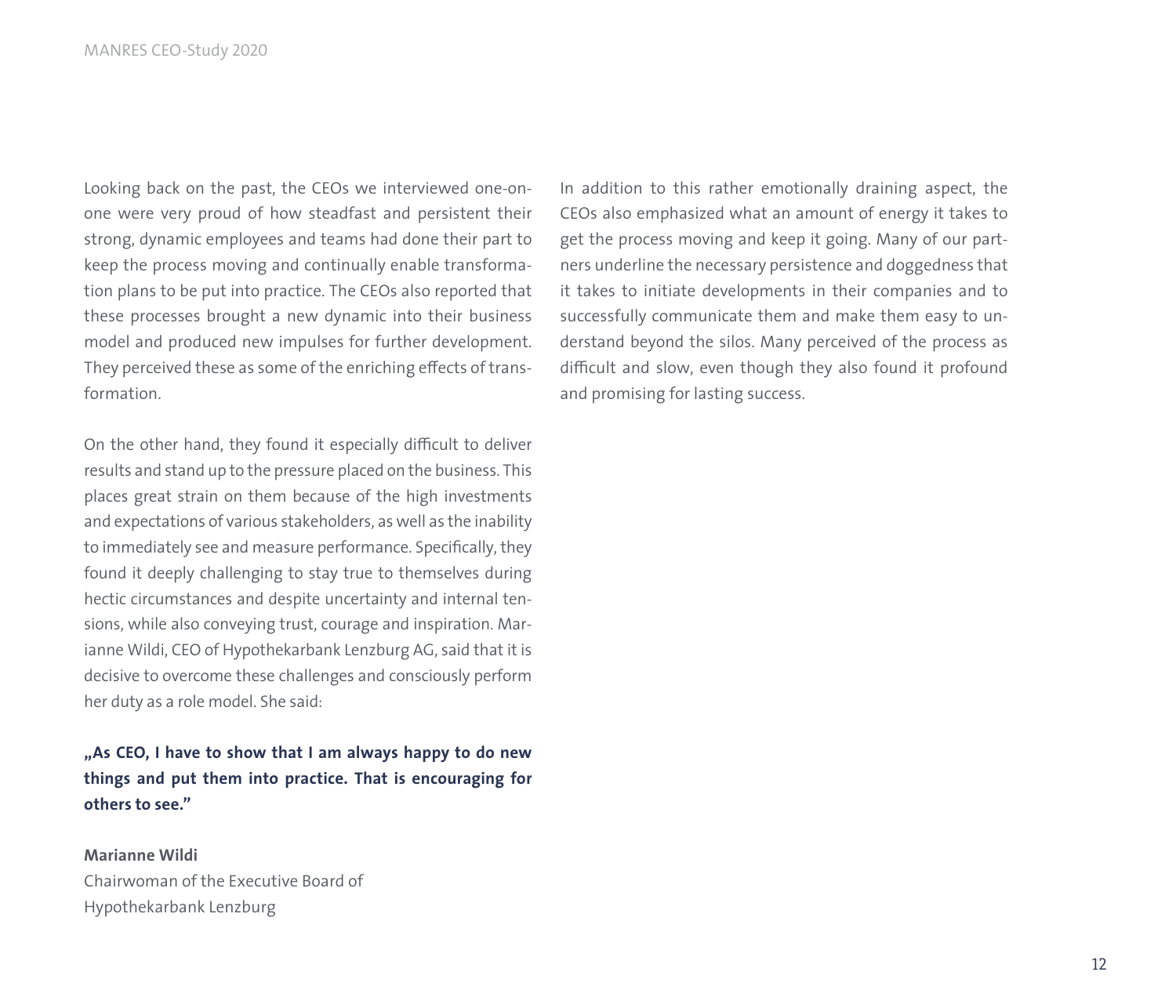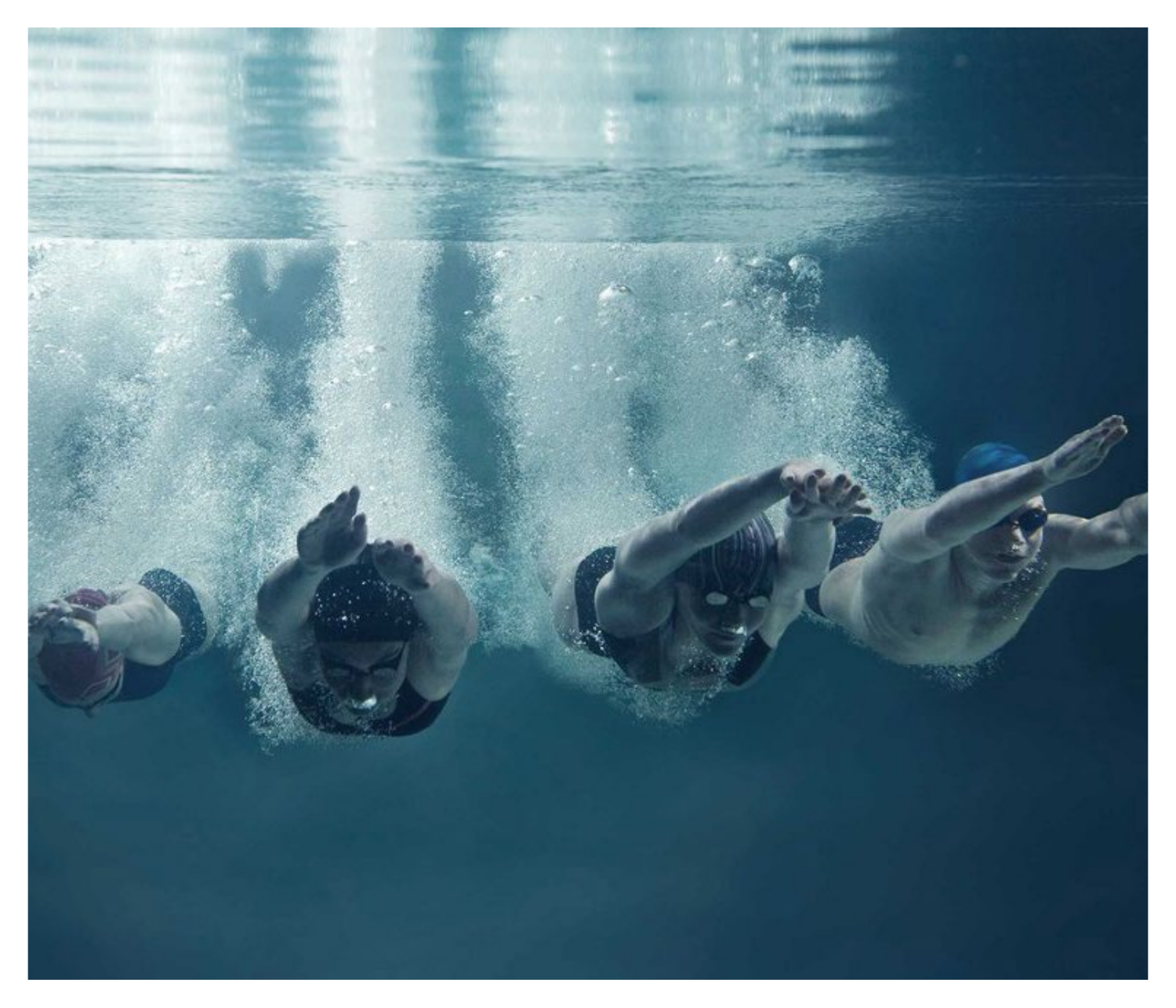### 4. Current transformations /

Change is the only constant. For the CEOs we surveyed, these words of wisdom are as true today as when they were first written by the ancient Greek philosopher Heraclitus. Five out of six of the companies we surveyed are currently in the midst of a transformation process. Nearly half of the companies are even undergoing transformations that involve the majority (more than 60 percent) of their employees. Only 17 of the CEOs we spoke to said their companies are not undergoing any transformation at this time. These are remarkable figures, considering that we human beings live our daily lives in the illusion that there is such thing as a status quo or at least a certain degree of constancy. The fact that 84 percent of the companies we surveyed are in a state of transition shows that intelligent handling of uncertainty and change is an essential competency for successfully maneuvering a modern company through our VUCA-world.

Interestingly, when asked about their assessment of the current market situation, their competitors and topics such as globalization, around two-thirds of the CEOs said that, despite the high rate of transformation, the situation at their own company was still stable or even very stable. One might assume that there is little need for cost-intensive and culturally demanding change processes within stable companies.

Nevertheless, an overwhelming majority (75%) of the CEOs of these companies who say that the economic climate as well as their own company situation currently poses little cause for concern are still investing heavily in internal transformation processes. Twenty-four of these CEOs even said that their companies are currently in stable condition even though over 60 percent of their employees are involved in transformation. Based on the data we collected, it cannot be clearly concluded whether a reliable assessment of the current economic situation is a result of a proactive approach to the future. In any case, it is clear that these sweeping transformation processes were initiated less out of perceived pressures from the outside (push) and more out of a far-reaching vision and desire to pro-actively shape the future (pull). These CEOs appear to have taken personal responsibility for leading their companies boldly into the VUCA-world and facing external challenges by actively shaping company processes and cultures one step in advance.

On the other side of the spectrum, 38 CEOs view the current situation of their own company in the economic landscape as predominantly turbulent or even very turbulent. This presumably results in a pressure to transform which is reflected in the number of employees within the company who are affected by the transformation.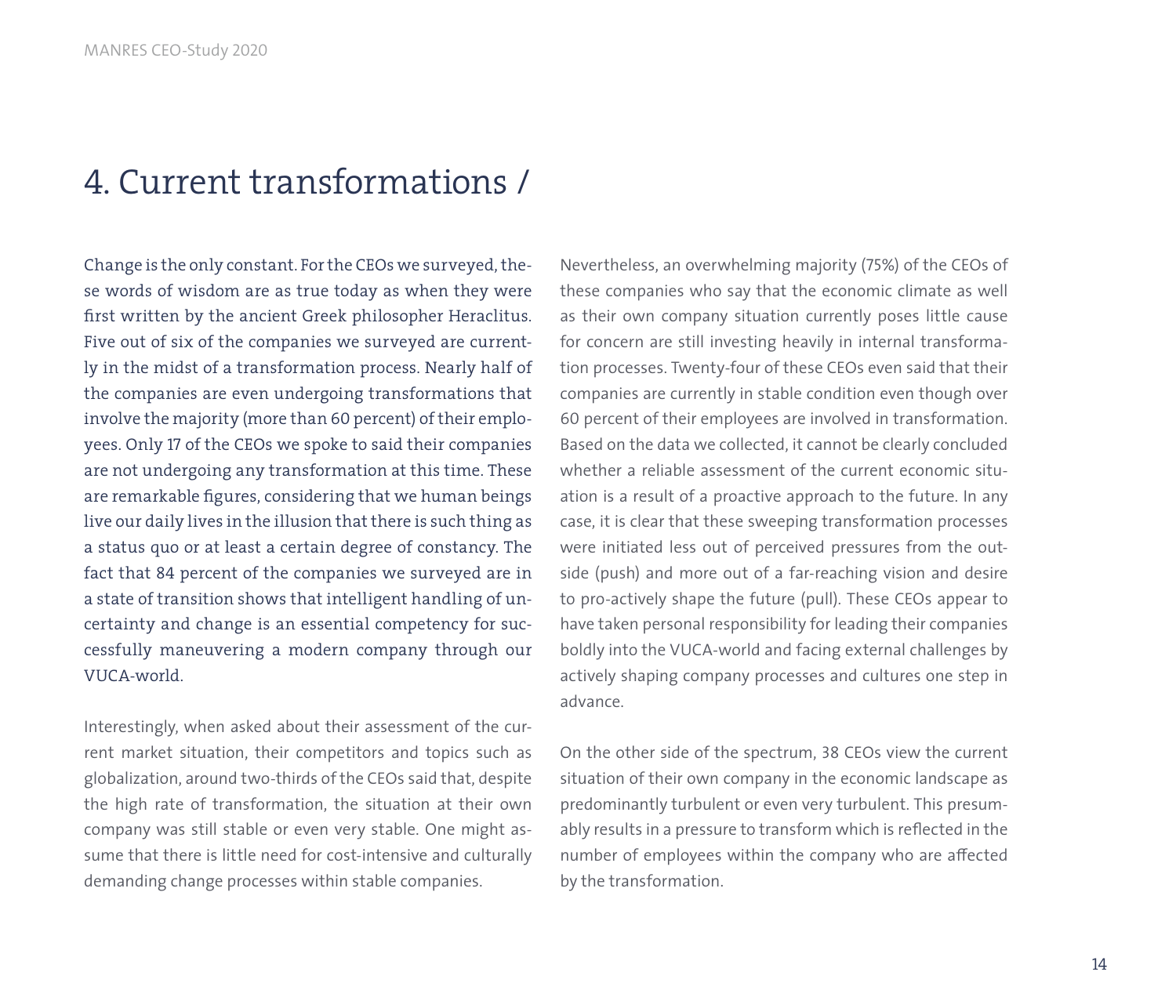

*As head of company, you have to provide certainty even you yourself are uncertain.*

> **Olivier Willi** Owner/CEO Visionary AG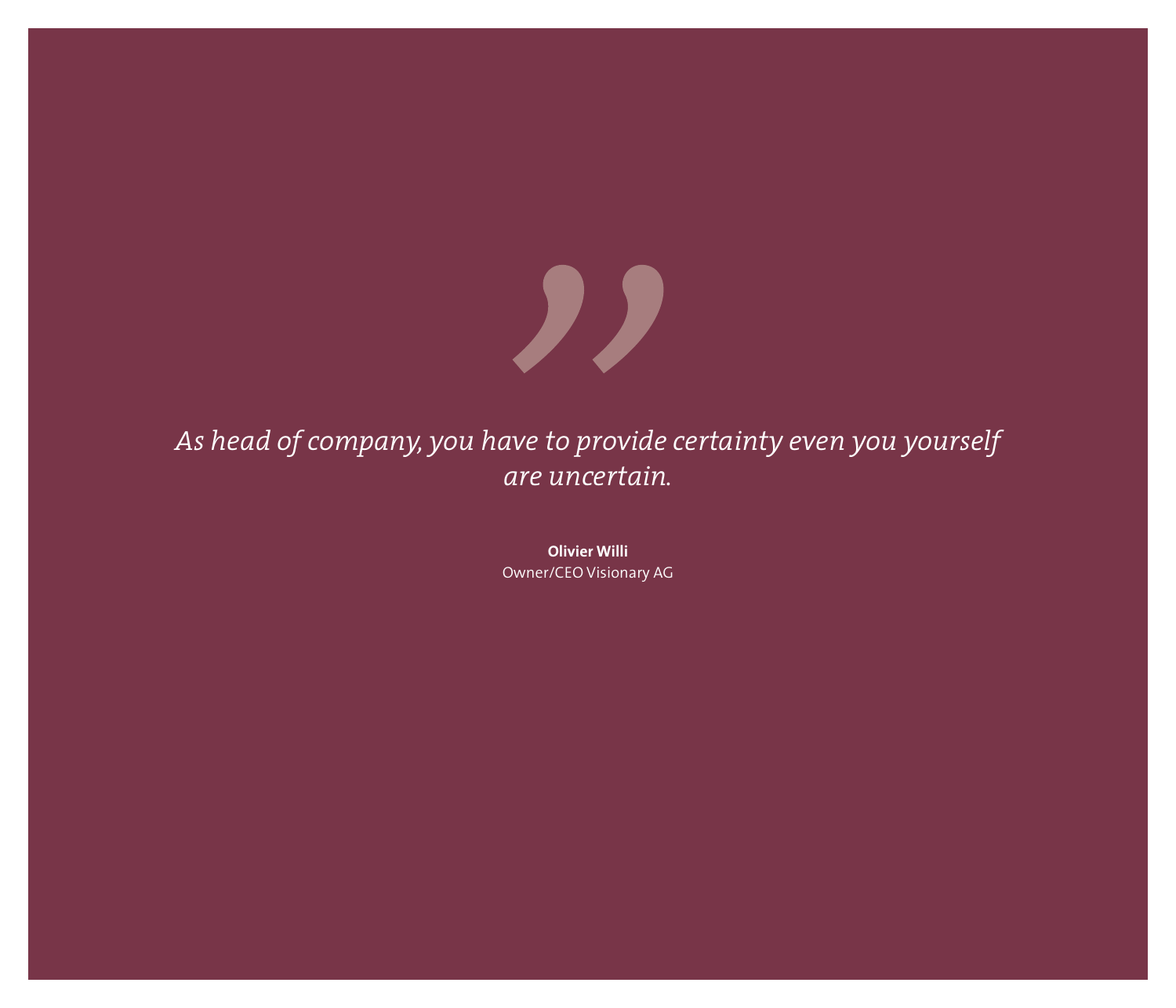Twenty-four of the CEOs said that over 60 percent of their employees are involved in transformation, while another eight said more than 30 percent are involved. Despite the perceived turbulence, five of the CEOs report only a smaller process (with fewer than 30 percent of employees involved) and one company reported none at all. Oliver Willi, Owner/CEO of Visionary AG, says that, precisely in turbulent times, CEOs are faced with a decisive task:

**"As head of company, you have to provide certainty even you yourself are uncertain."**

**Olivier Willi** Owner/CEO Visionary AG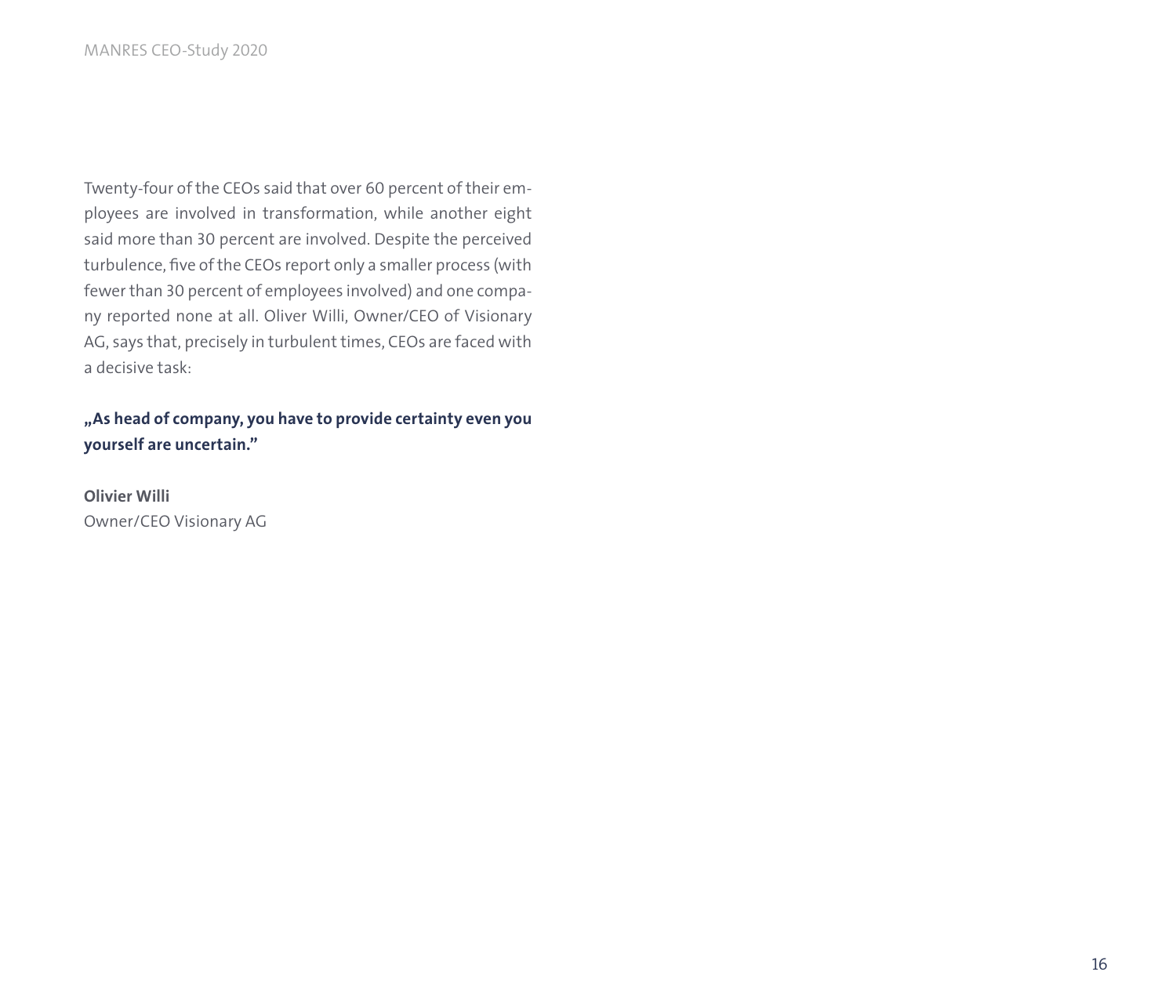## Motivations behind current transformation /

The qualitative findings of the online polls and the CEO statements during one-on-one interviews show that there are many different motivations for transformations.

From cost pressures to the need to strengthen customer focus and the necessity of omnichannel as a modern business model, a wide range of push and pull forces were mentioned. As in the CEO study from the last year, the following two aspects stand out in particular as primary motivations:

- 1. adjusting to changing customer needs and competition
- 2. organizational restructuring and process optimizations related to digitalization

This view is backed up by the in-depth interviews with 15 CEOs from a wide range of different industries. Rising customer expectations and the demands of digitalization (new technologies and processes) are by far the most frequent drivers of transformation.

However, cultural shifts in the workforce and/or cultural aspects related to changes, changes of ownership, the reinvigoration or realignment of their own corporate identity as well as maintaining team spirit in the face of heavy workloads were all also named as reasons for internal change processes.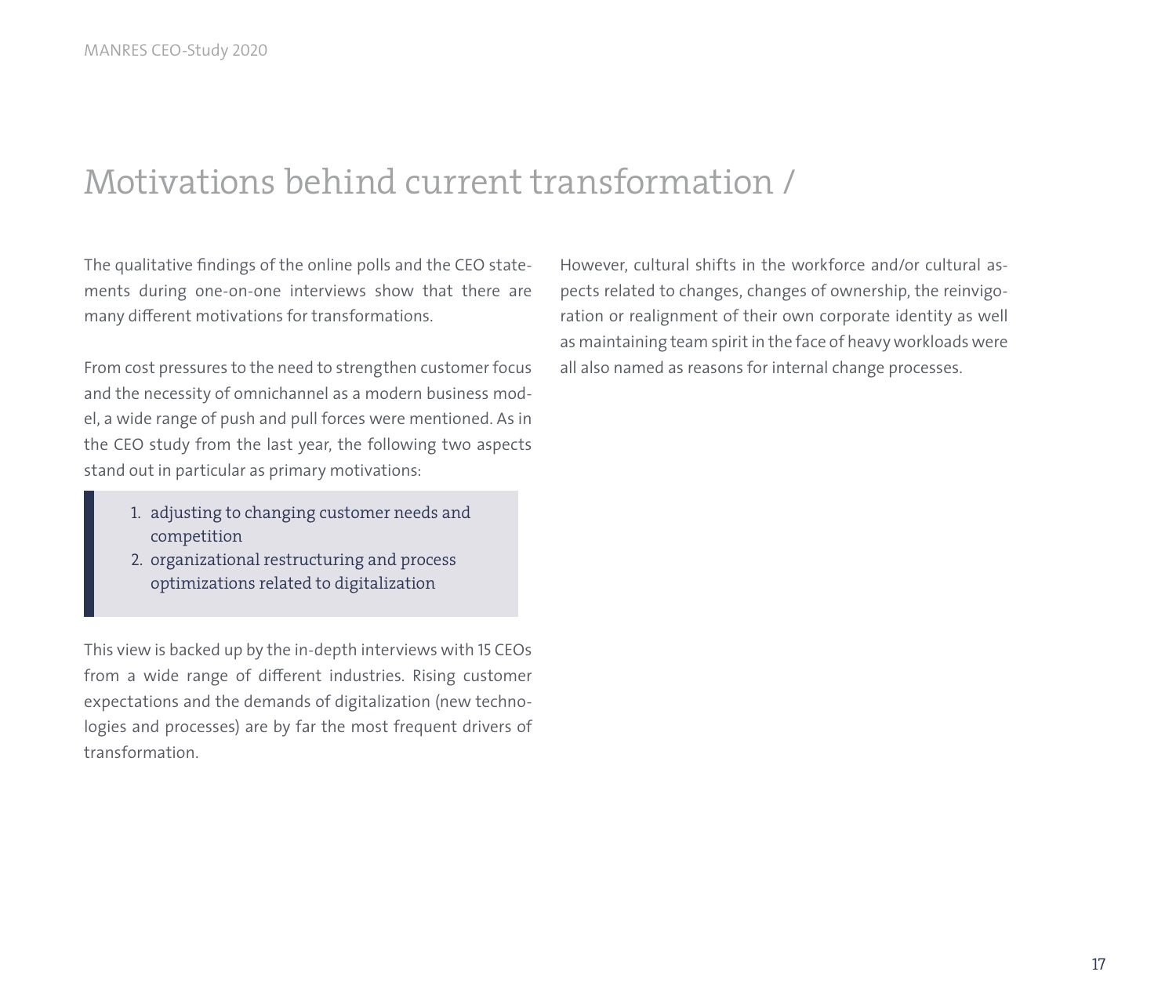### Notable financial and time investments /

Looking back on the past ten years, there is a clearly visible trend with regard to investments of finance and time. Even though for the first time this year there was a decline in the total number of companies currently involved in transformation processes, the number of sweeping processes involving more than 60 percent of the company's employees has increased each year (see also the article "Long-term observations").

The future is agile. Increasingly, it requires comprehensive involvement of many people. Accordingly, this has a high priority in the calendars of the top levels of company leadership. A decade ago, "change the business" activities took up just 20 percent of a CEO's precious time. Today, that number has reached 29 percent. There is a growing tendency to see cultural change as part of a CEO's job description. In 2019, more than half of the CEOs surveyed devoted at least one quarter of their own time (often much more) to transformation projects. The supervisory board and members of the company leadership invest at least equal amounts of their time as well. Along with this increase in time investment, there has also been a similar, slight increase in financial investment. On average, CEOs currently invest 25 percent of company profits in transformations. In the previous five surveys, this number was 20 percent on average.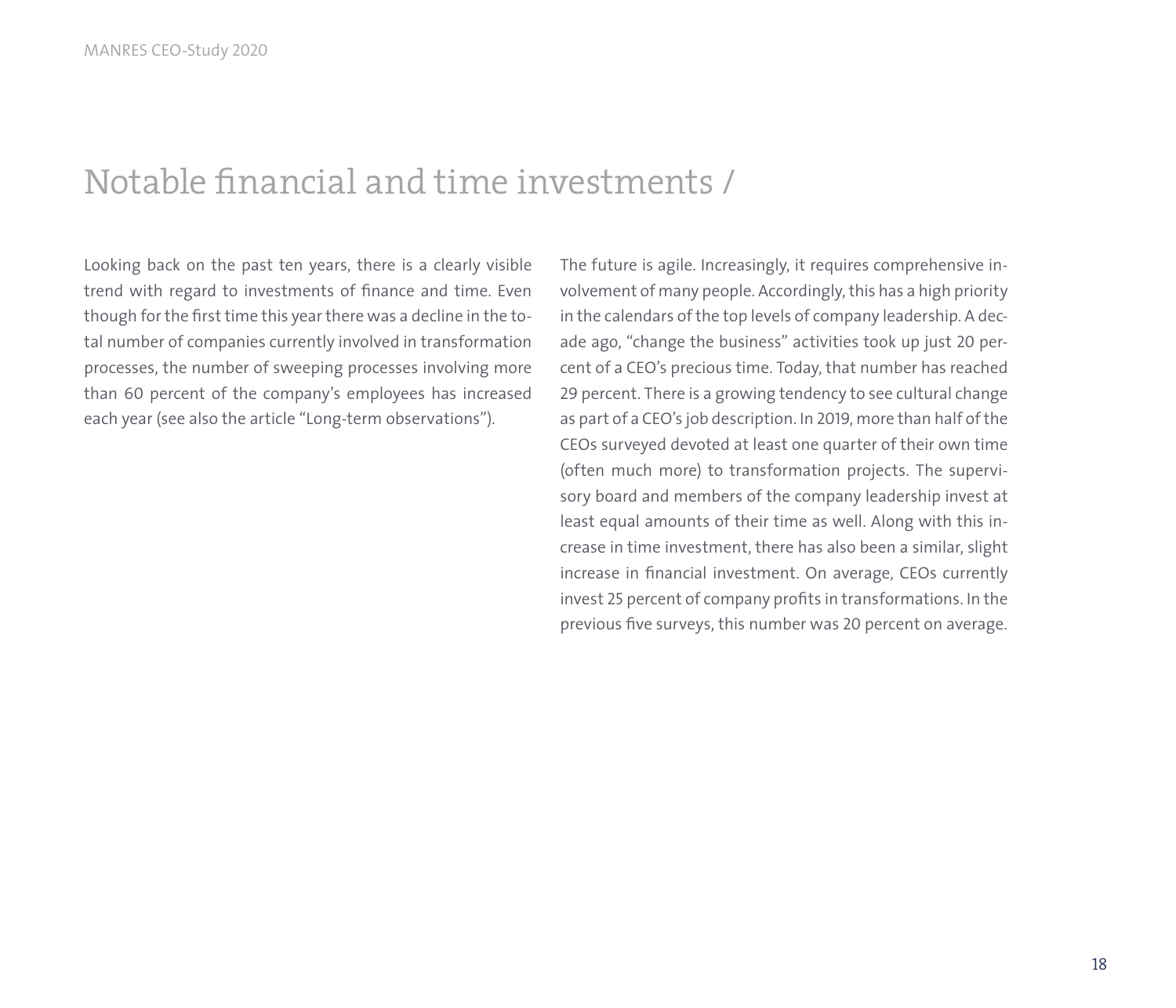

### *Transformations are always about people.*

**Daniel H. Schmutz** CEO of Helsana Group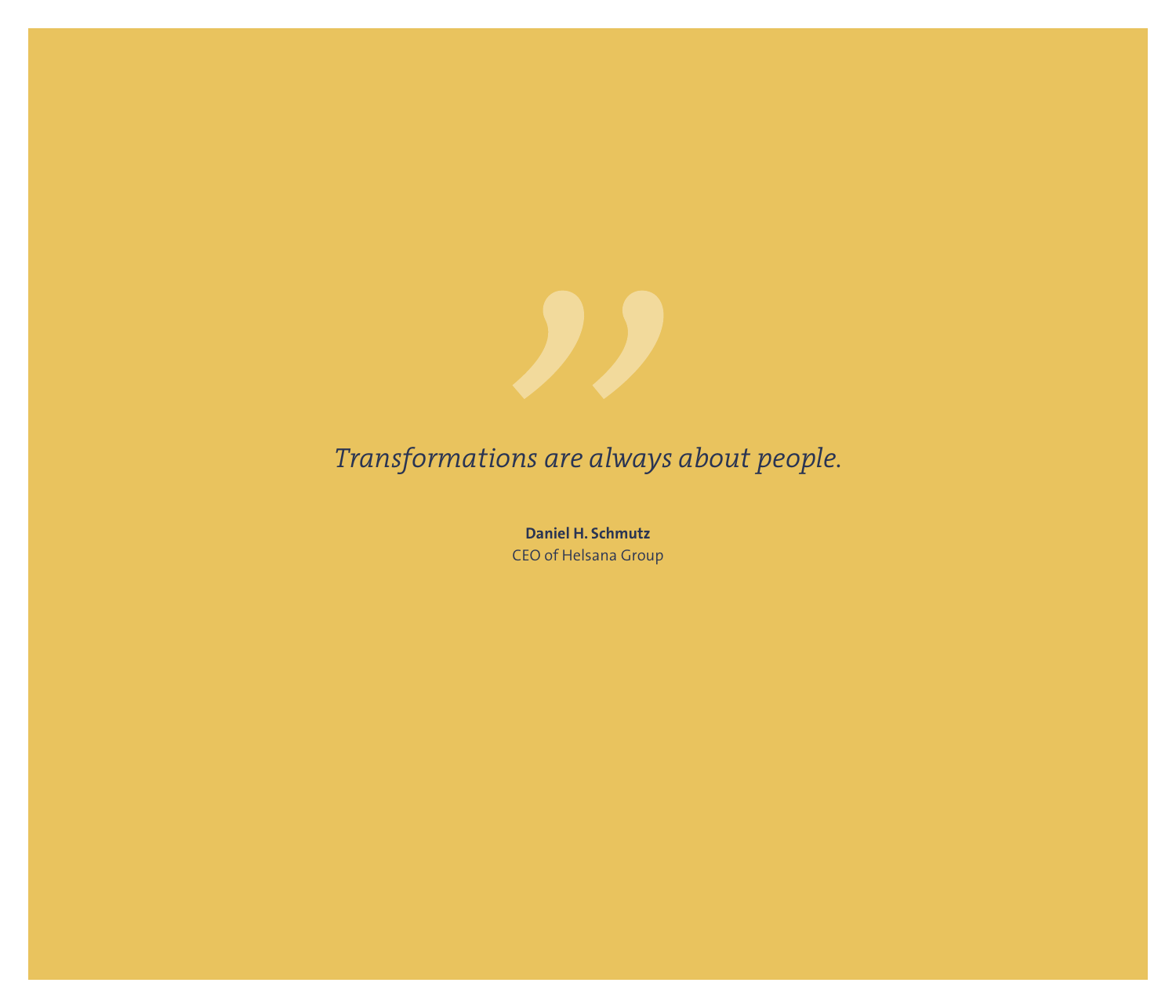## 5. Success factors for transformations /

During times of transformation, a company's leaders are responsible for actively shaping the organizational culture and mindset, selecting the right leadership team and ensuring internal communication. A strong leadership team and good employees who are prepared to help enact the change are often the key to success. The CEOs we surveyed said that leadership skills, persuasiveness and integrity are key competencies for them during times of transformation. Eighty-four percent of them said that they use specific measures to nurture and support their own leadership teams in acquiring these transformation competencies.

Which critical factors does it take to ensure the success of a transformation? The CEOs we interviewed all described these factors differently, yet they were strikingly consistent in terms of the overarching, recurring themes.

Nearly all of the answers fall into one of two categories: people and culture. Daniel H. Schmutz, CEO of the Helsana Group, put it this way:

#### **"Transformations are always about people."**

**Daniel H. Schmutz** CEO of Helsana Group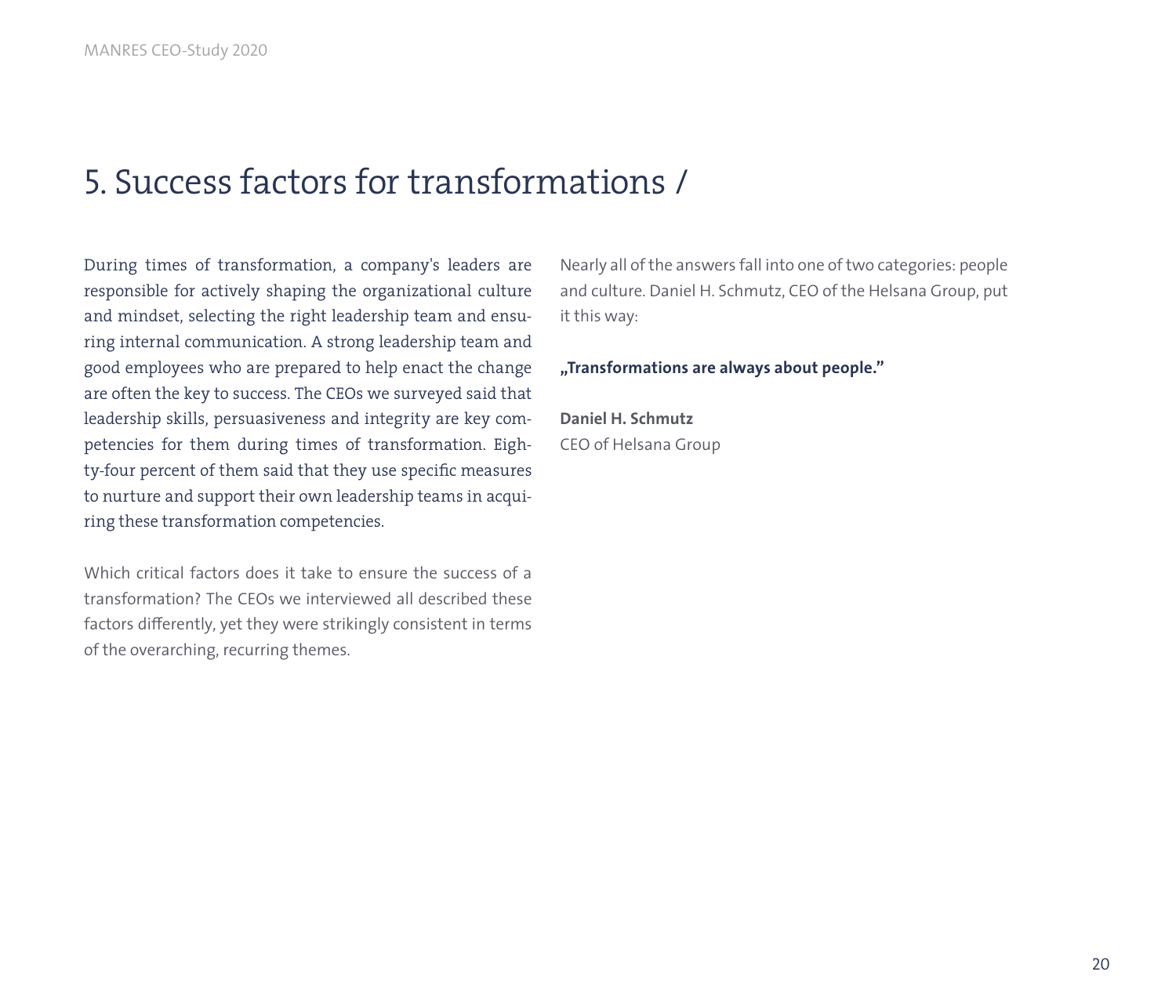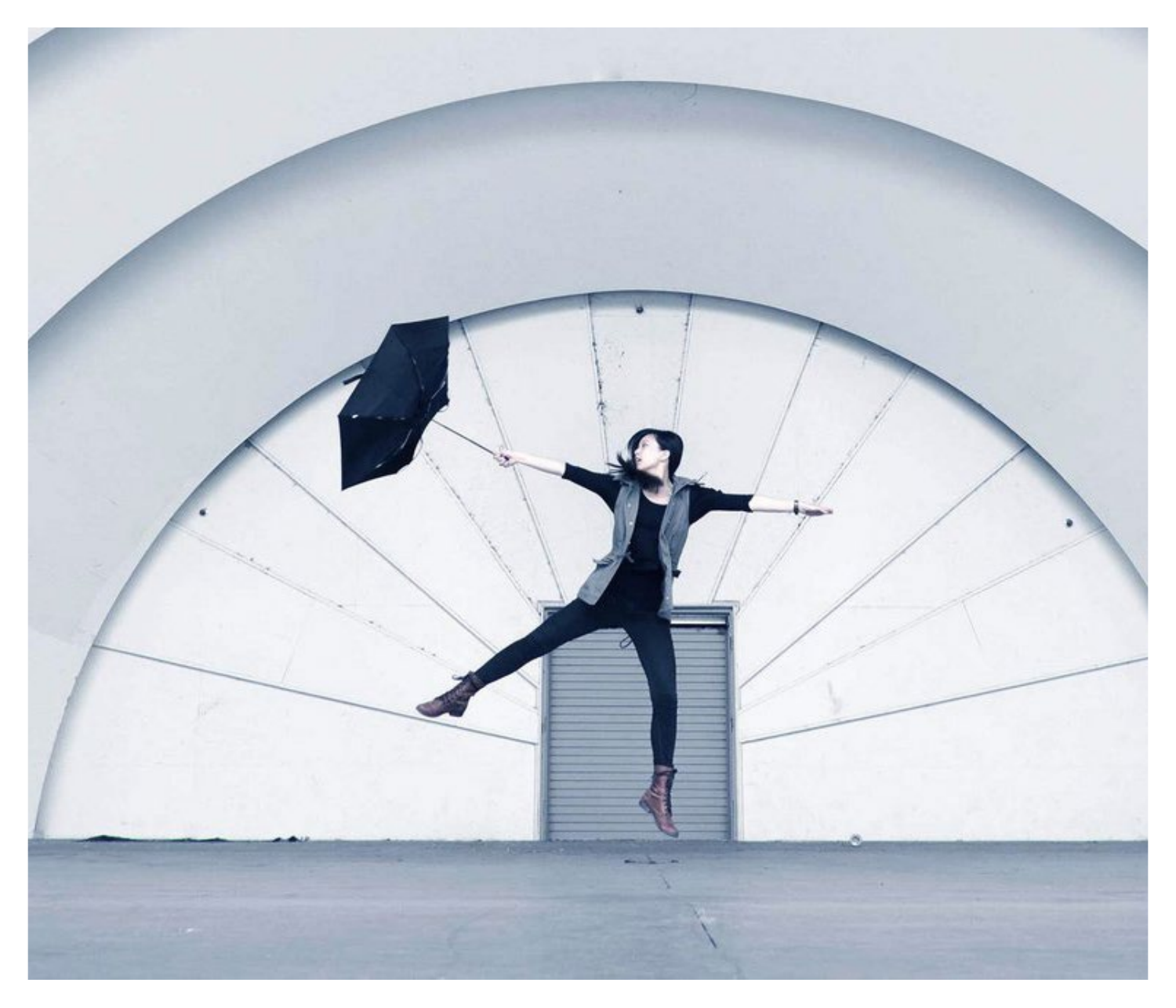When talking about people, the CEOs either refer to a successful leadership team or to an engaged, strong employee base. The successful change culture becomes visible by focusing on the goal of the change, a strong "winner" mentality and perseverance, as well as open communication and a culture of learning from mistakes.

The results of the quantitative survey show a similar trend. When asked about which of their tasks are decisive for ensuring successful transformation, the following three tasks topped the CEOs' lists:

- shaping a company culture/mindset,
- recruiting the right people for the leadership team and
- internal communication

These aspects all reflect the psychological side of the change process. Number-four on the list **is defining the strategy and vision/mission,** which relates to the content-logical aspects of change as important guarantors for success.

The CEOs were asked to rate each of the following tasks on a scale of one to five:

- Defining the vision/mission statement
- Defining the strategy
- Shaping the company culture/mindset
- Defining the incentive system
- Recruiting people for the leadership team
- Internal communication
- External communication
- Cultivating strategic relationships (customers, mergers, suppliers)
- Budget, cost management and controlling
- Risk management
- Other

During the interviews, the CEOs also mentioned other success factors, such as having a clear strategy, focusing on customer benefits and monitoring what is economically viable. However, these topics came up far less frequently than the aforementioned psychological aspects of a strong leadership team and motivated employee base.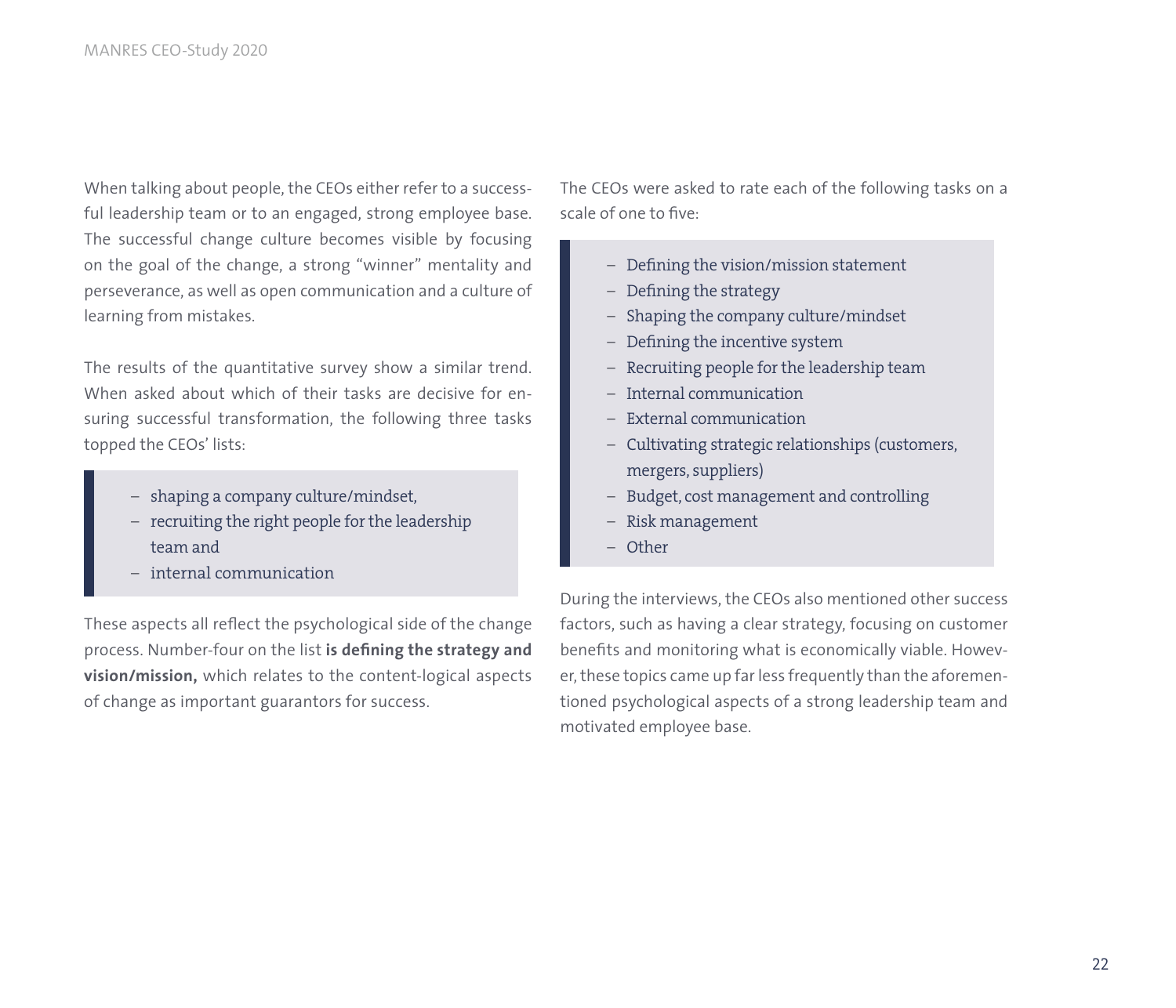Peggy Johnson, Executive Vice President for Business Development at Microsoft, described it as follows: "When a culture is broken, the cracks show – morale is weakened, but so are profit and performance. That´s why culture has to be at the core of any business." Referring to times of digitalization, Bill Aulet, Managing Director of the Martin Trust Center for MIT Entrepreneurship at MIT, expanded the famous quote from Peter Drucker "Culture eats strategy for breakfast," to include "… and technology for lunch." That means that the CEOs we surveyed are not the only ones who see company culture as a key ingredient for a successful transformation. During times of transformation, stabilizing structures change. Past habits and processes can no longer be used effectively. And familiar processes break away only to be redefined. It takes clear guidance from leaders and trust in people and the culture in which the change can be effectively put into place.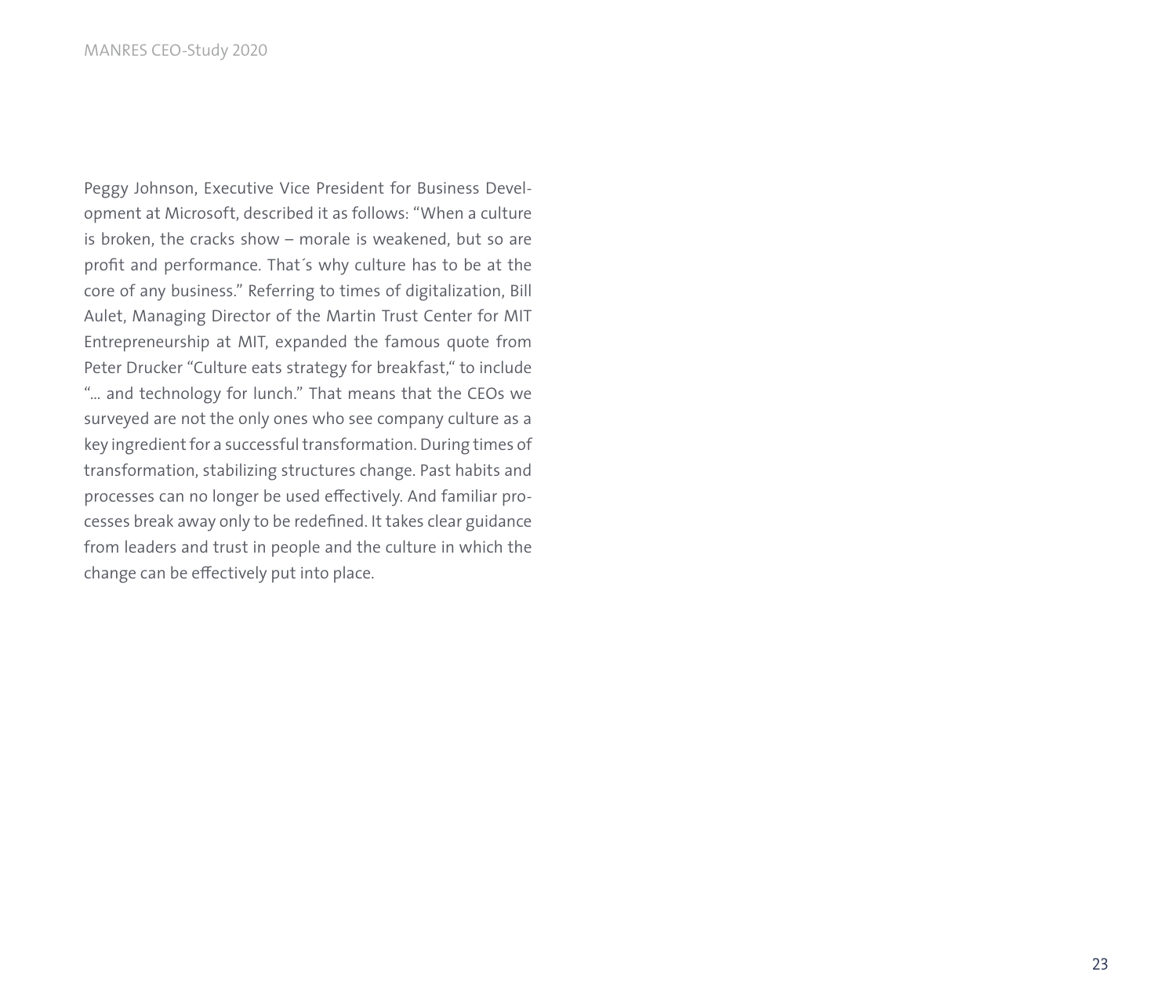## Leadership competencies & company culture /

What are the characteristics of a strong leadership team? And how can leaders shape a transformation-friendly company culture? The CEOs we surveyed rated leadership competency as their most critical tool for success, followed by persuasiveness, integrity, entrepreneurial competency as well as perseverance and persistence.

During the interviews, the CEOs provide us with a clearer view of how they define high leadership competency and a strong leadership team during times of change.

According to the survey results, such a leadership team shares a common philosophy and sticks together. Leaders get their team members on board by communicating clearly and consistently with them, serving as role models for change and convincing them of the common goal. As Jacques Sanche, CEO of Bucher Industries AG says,

#### **"Transformation originates in dialog."**

**Jacques Sanche** CEO of Bucher Industries AG Only an ongoing exchange can lead to a shared, transformative impact on everyone. The interviews make clear that not only the leaders but also the employees themselves are a decisive success factor during the multi-layered implementation process. Only motivated employees who are willing to push forward the change, to commit to it and to get out of their comfort zones can ultimately lead to the successful implementation of what the leadership level has initiated.

The leadership characteristics which the surveyed CEOs consider relevant for success are very similar to the means of persuasion that Aristotle described in his work Rhetoric, which is often cited in modern theories of leadership (Antonakis & Day, 2017):

- the character/credibility of the speaker (ethos),
- the emotions (pathos) and
- the argument (logos) (Krapinger, 1999).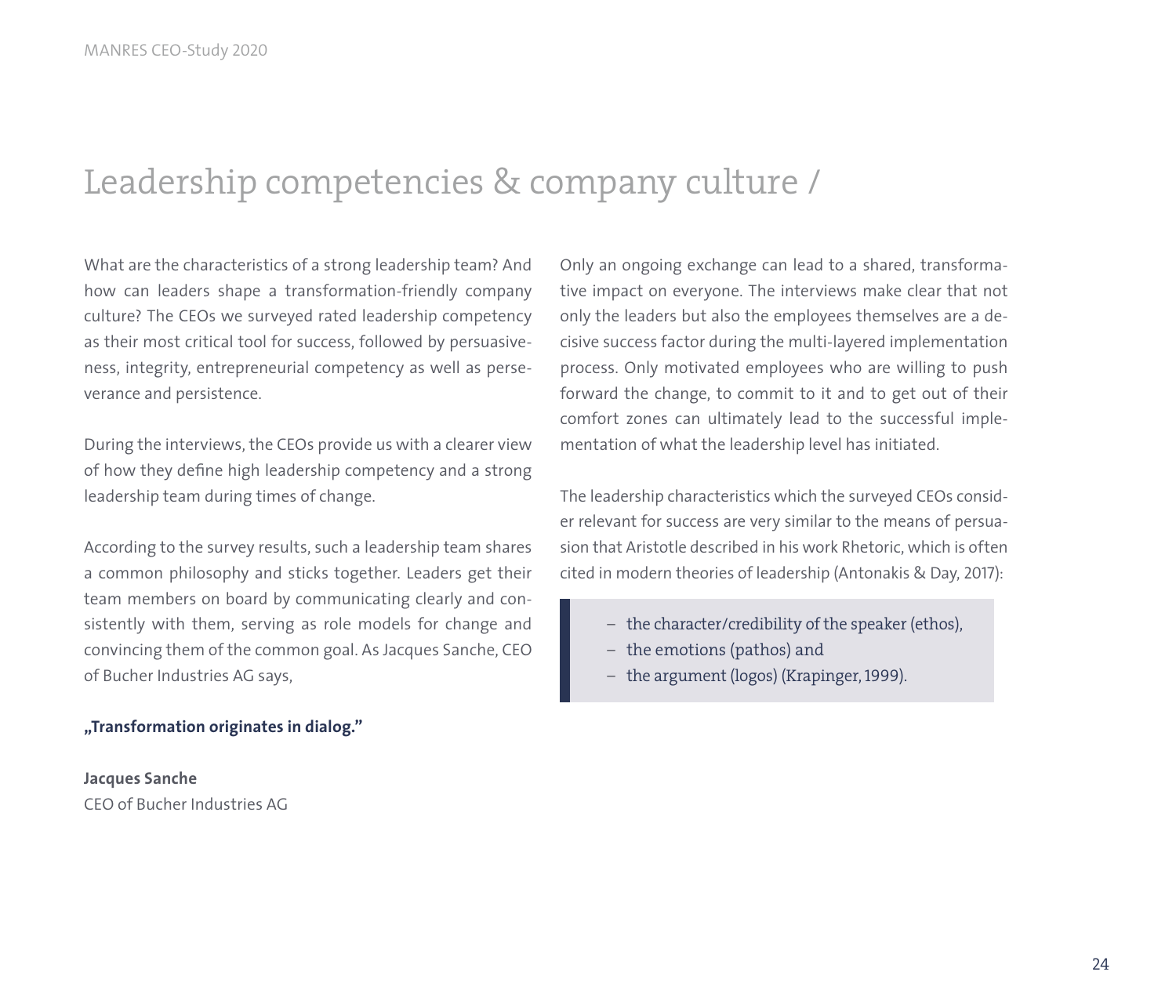

*It is important that the ways of thinking and acting become so self-evident and understandable for everyone, so that ultimately no CEO communication is necessary.*

**Marianne Wildi**

Chairwoman of the Executive Board of Hypothekarbank Lenzburg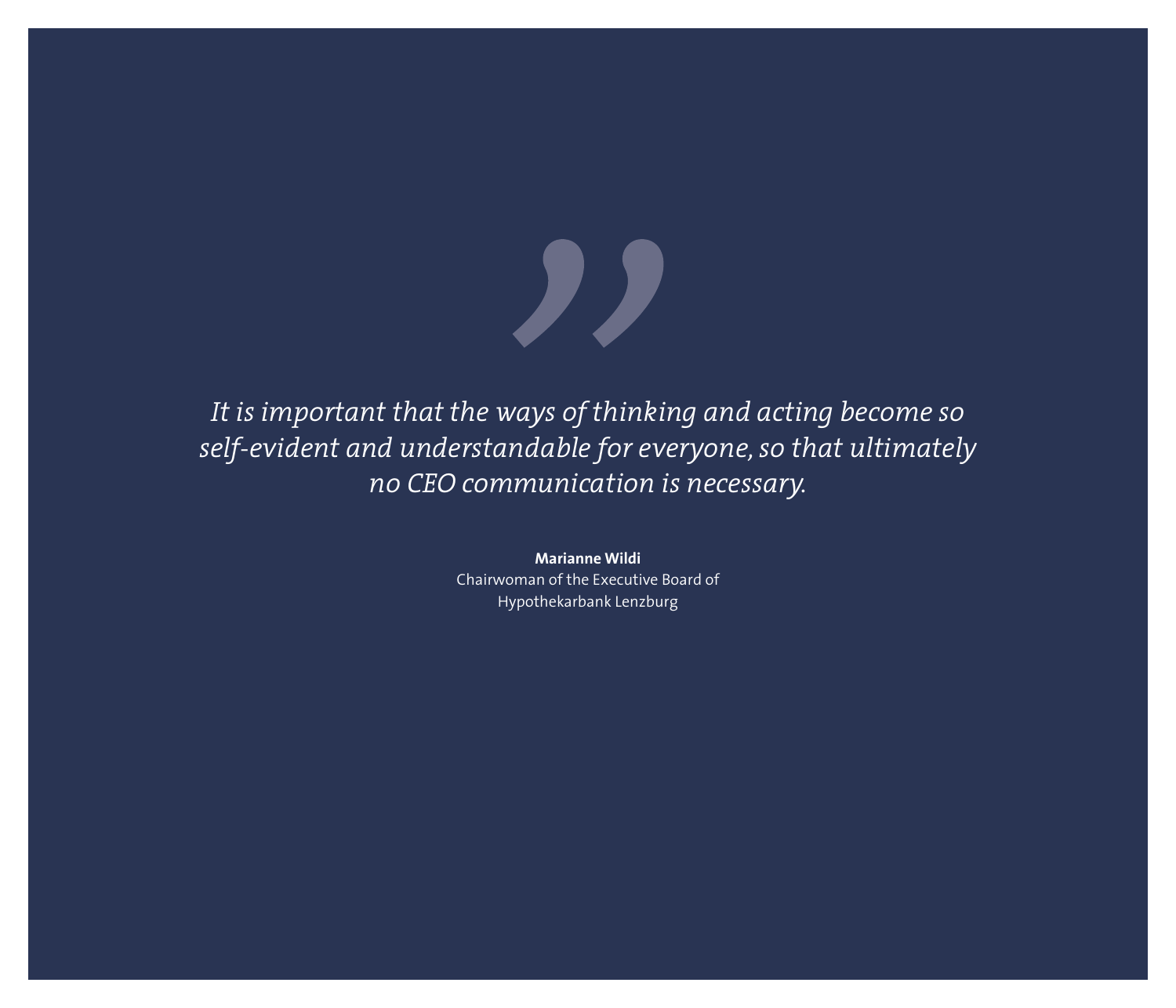Leaders convey credibility by communicating consistently and serving as a role model for the transformation. At the same time, they build trust and offer security and stability, especially considering the upcoming and ongoing changes and the uncertain conclusion. By creating a picture of the shared goal and the possibilities and opportunities for development that it brings, and getting the employees involved in the change process, leaders create an emotional impact and clarify the purpose behind the transformation. Proper transfer of information and clear communication also address the need for rational arguments. Marianne Wildi, Chairwoman of the Board at Hypothekarbank Lenzburg, understood this and put it into practice. She says,

### **"It is important that the ways of thinking and acting become so self-evident and understandable for everyone, so that ultimately no CEO communication is necessary."**

#### **Marianne Wildi**

Chairwoman of the Executive Board of Hypothekarbank Lenzburg

In addition to rational arguments and external incentives, the CEOs emphasized the importance of creating an emotionalized and purposeful vision so that everyone involved sees how meaningful their work is. If the leaders succeed at conveying the purpose of the desired change and enabling their employees to identify with the goals they are pursuing, it leads to a demonstrable increase in motivation and the willingness to expand existing patterns of behavior and invest energy in the transformation (Bono & Judge, 2003). To equip leadership teams for these tasks and strengthen their skill set, it takes training and time to reflect. That is why the CEOs also invest in training their leaders. Eighty-four percent of the CEOs we asked said that they support and foster their own leadership team during transformations. The support measures they mentioned most often were internal training programs and specific one-off training sessions.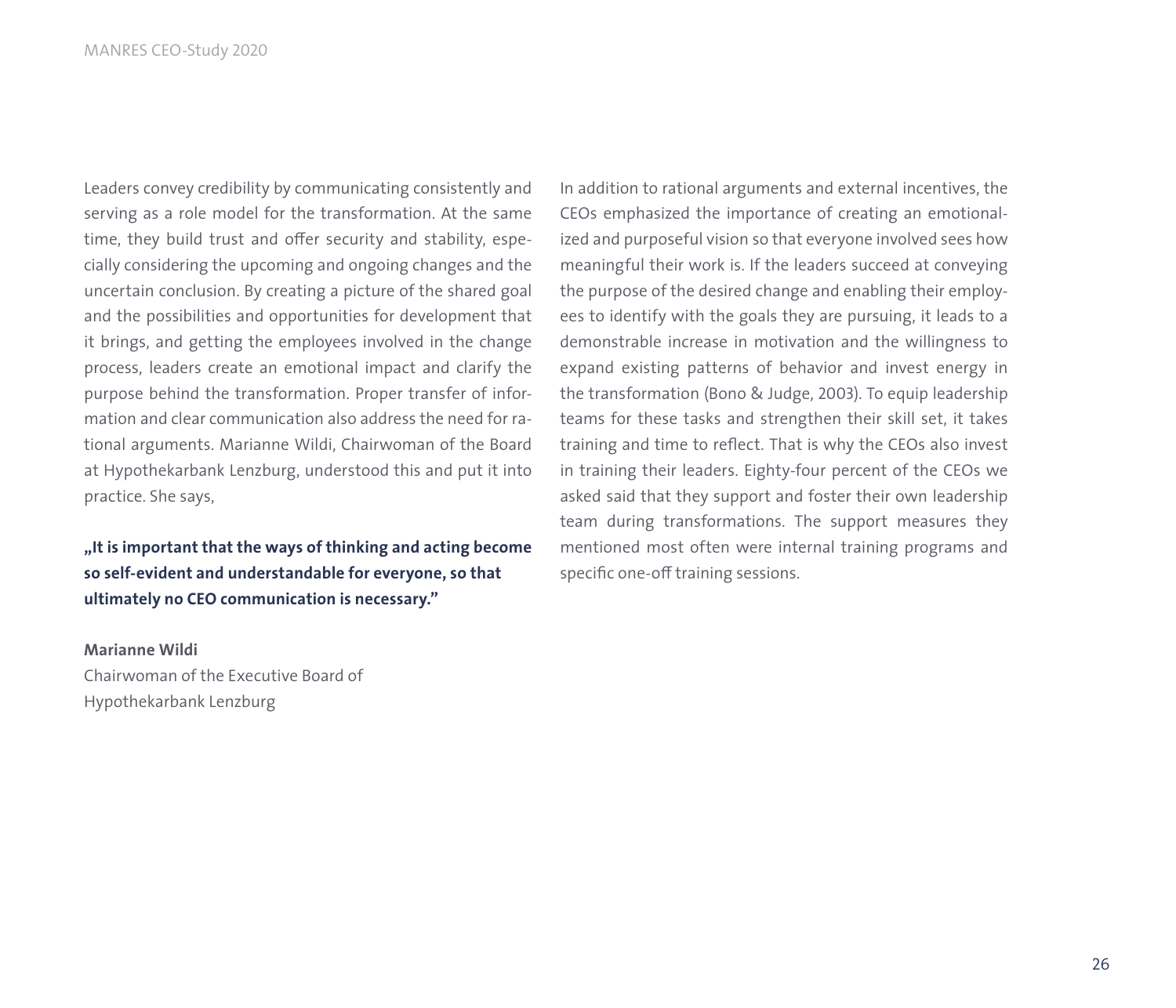## 6. Identifying and avoiding stumbling blocks /

Stumbling blocks and obstacles test the strength of a company's transformation skills. These situations call for plenty of perseverance, persistence, engagement, team spirit and focus on the goal. It soon becomes clear whether everyone involved is really on board with the putting the transformation into place. According to our survey, the number-one reason why transformation processes fail is a lack of understanding for the transformation on the part of employees. This happens whenever goals are unclear; communication is inadequate; and/or there aren't enough structures and role models in place. It is also a sign that there is too much concentration on management instead of leadership.

Transformation is always about lasting change. It requires for companies to modify their structures, processes, behaviors and habits. It often affects large numbers of employees at a time. Sometimes, leaders have no choice but to make complex decisions and act on them, even when faced with uncertainties. At the same time, day-to-day business must go on, even as new technologies and restructuring activities change the way things are done. It's no wonder that this process presents so many stumbling blocks and obstacles to overcome.

Especially during phases that require an extra investment of energy and time, it becomes clear whether the transformation is based on a firm foundation and backed by conviction and motivation. The CEOs we surveyed told us the main reasons why transformation processes fail, in their experience. These are listed in order of importance, as follows:

- 1. lack of understanding among employees,
- 2. lack of a clear goal,
- 3. lack of communication,
- 4. inadequate structures,
- 5. failure of management to adequately lead by example, and
- 6. too much management instead of leadership.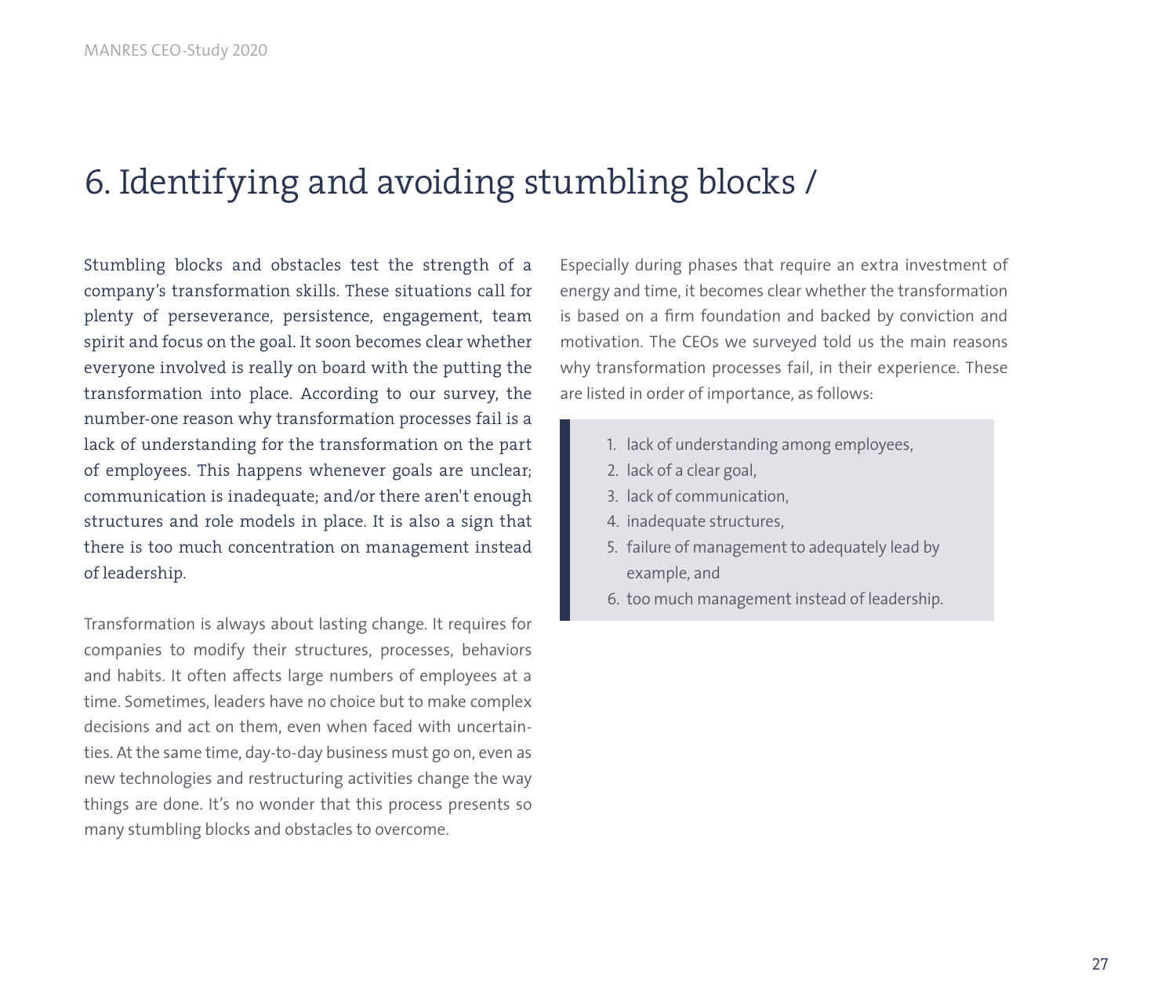

*Figure* 1*: Reasons for the failure of transformation processes*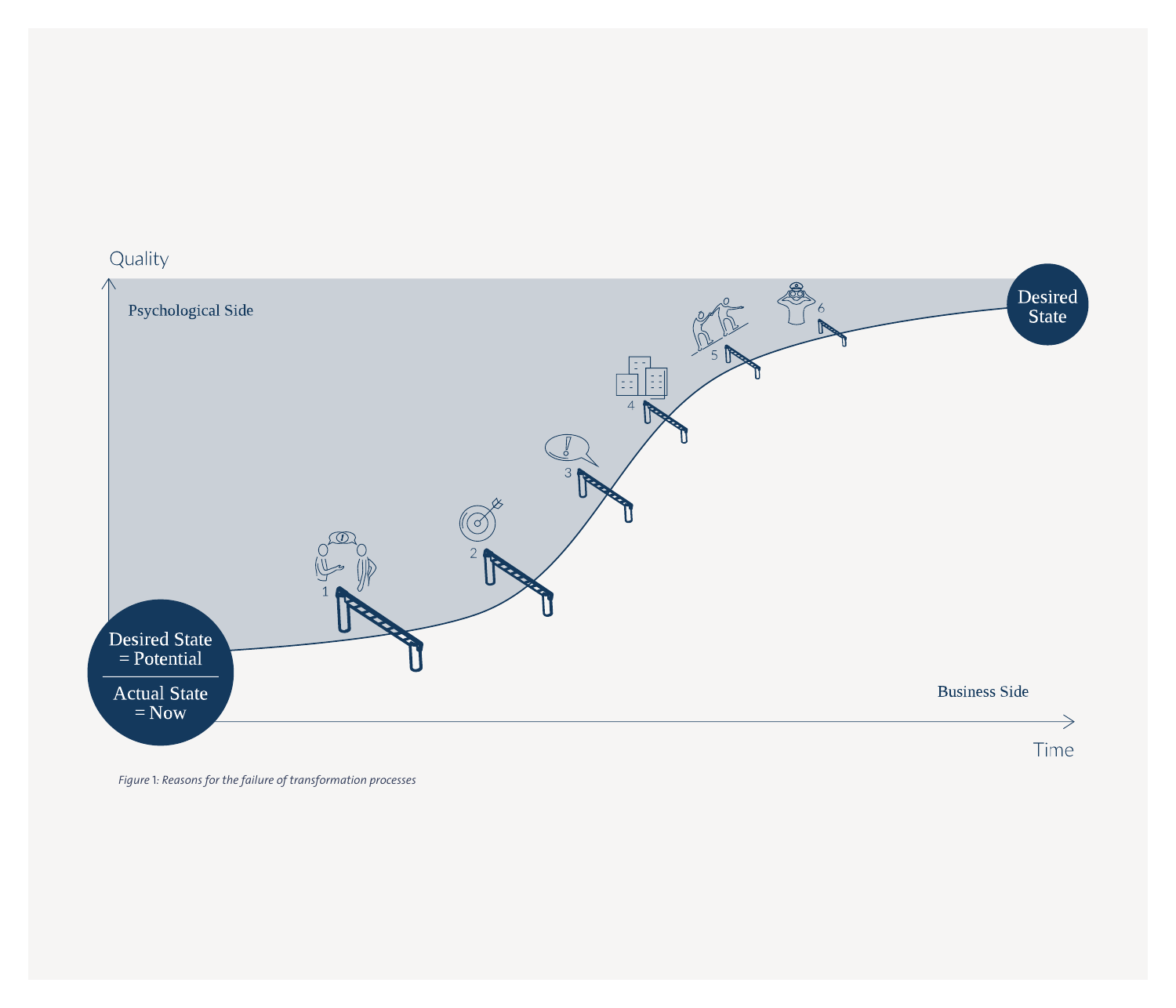## Getting employees involved: From knowing to wanting /

To eliminate these reasons for failure, we must first understand why they have such an impact on the change process in the first place, and how everyone can work proactively to prevent them. Many of the CEOs we interviewed told us about critical situations in which it became clear to them that the change would take longer than expected.

There were numerous factors that made this clear, such as internal resistance to change, a feeling of misunderstanding within the team, an increase in departures, and difficulties in adapting to new challenges and the changes in behavior and mentality that go along with them. As long as this resistance exists and there is a lack of understanding for the change, it is difficult to put the change into practice. It is like fighting against windmills. Transformation can only succeed if all or at least most of the people involved are prepared to adopt new skills and knowledge themselves, to proactively tackle challenges and not to always wait for a helping hand from above. Putting (transformational) knowledge into practice requires for everyone to want it. The main challenge here is that you cannot delegate "wanting." It is up to everyone to decide for themselves what they would like to do. No matter how badly the leaders want the change to occur, their own colleagues and employees must want it for themselves. And the decision to want something is in the hands of each individual involved.

 However, it is possible to pave the way towards reaching that decision, and to put the necessary preconditions in place to improve everyone's commitment. This is actually a decisive task for the leadership team, and it is crucial to success.

The psychological motivators that move us towards deciding that we want something are pain, pleasure and purpose. We justify our motivations in terms of (1) avoiding something unpleasant; (2) achieving something pleasant; or (3) contributing to something purposeful (Heckhausen & Heckhausen, 2018). Often, motivation that arises from pleasure (2) or purpose (3) has a longer-term focus than the motivation to purely avoid pain (1). This long-term motivation occurs when everyone involved has found their own clear answer to the questions "why?" and "for what purpose?" As Fabian Niedballa, Co-Founder and Managing Director of Sharpist says,

**"'Normal' means that every day is stressful, but that's not negative. I haven't become so big that I think that every day is a walk in the park. What's important is that I find a place where the stress is worthwhile."**

#### **Fabian Niedballa**

Co-Founder and Managing Director of Sharpist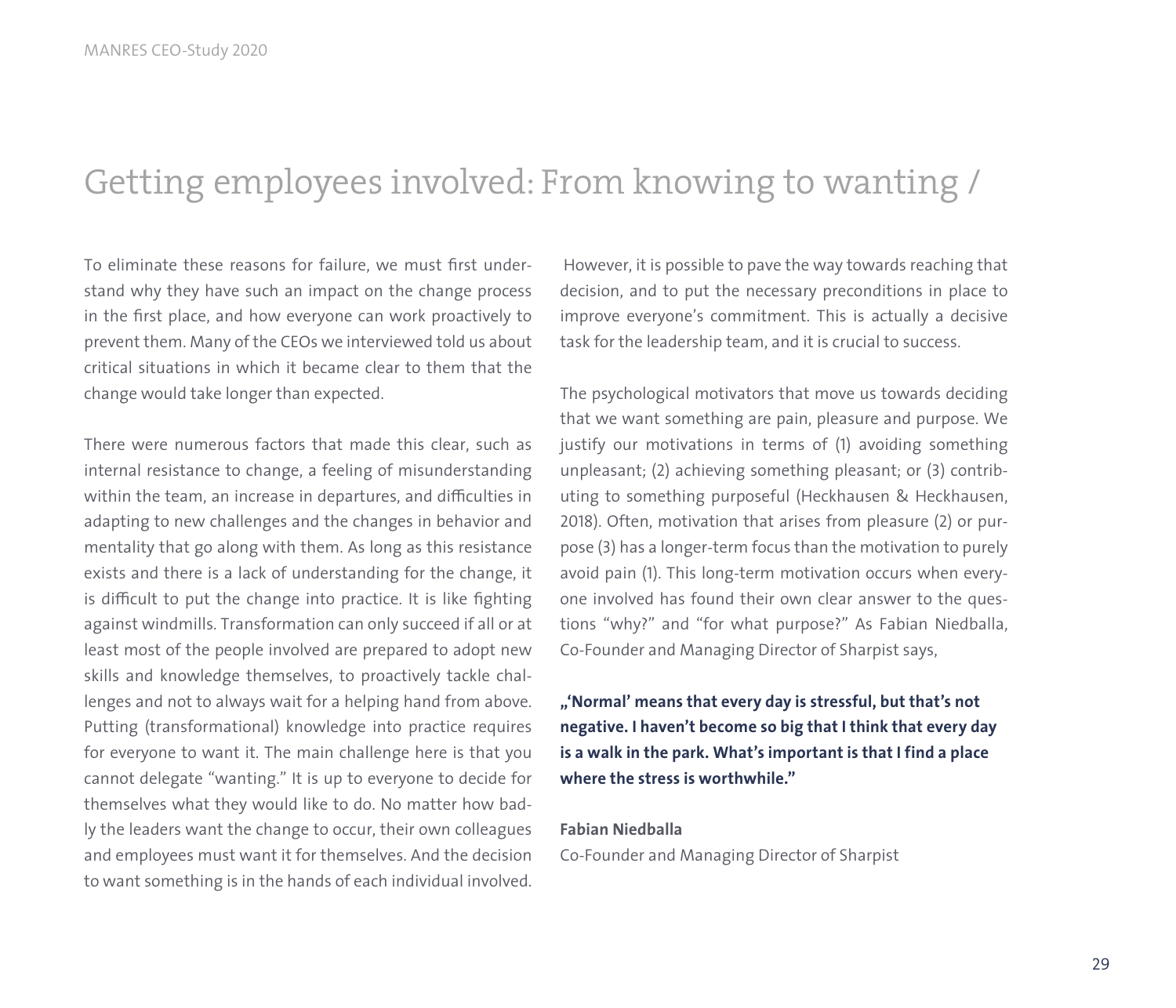

*Figure* 2*: Knowing, Wanting, Being Able ©Manres*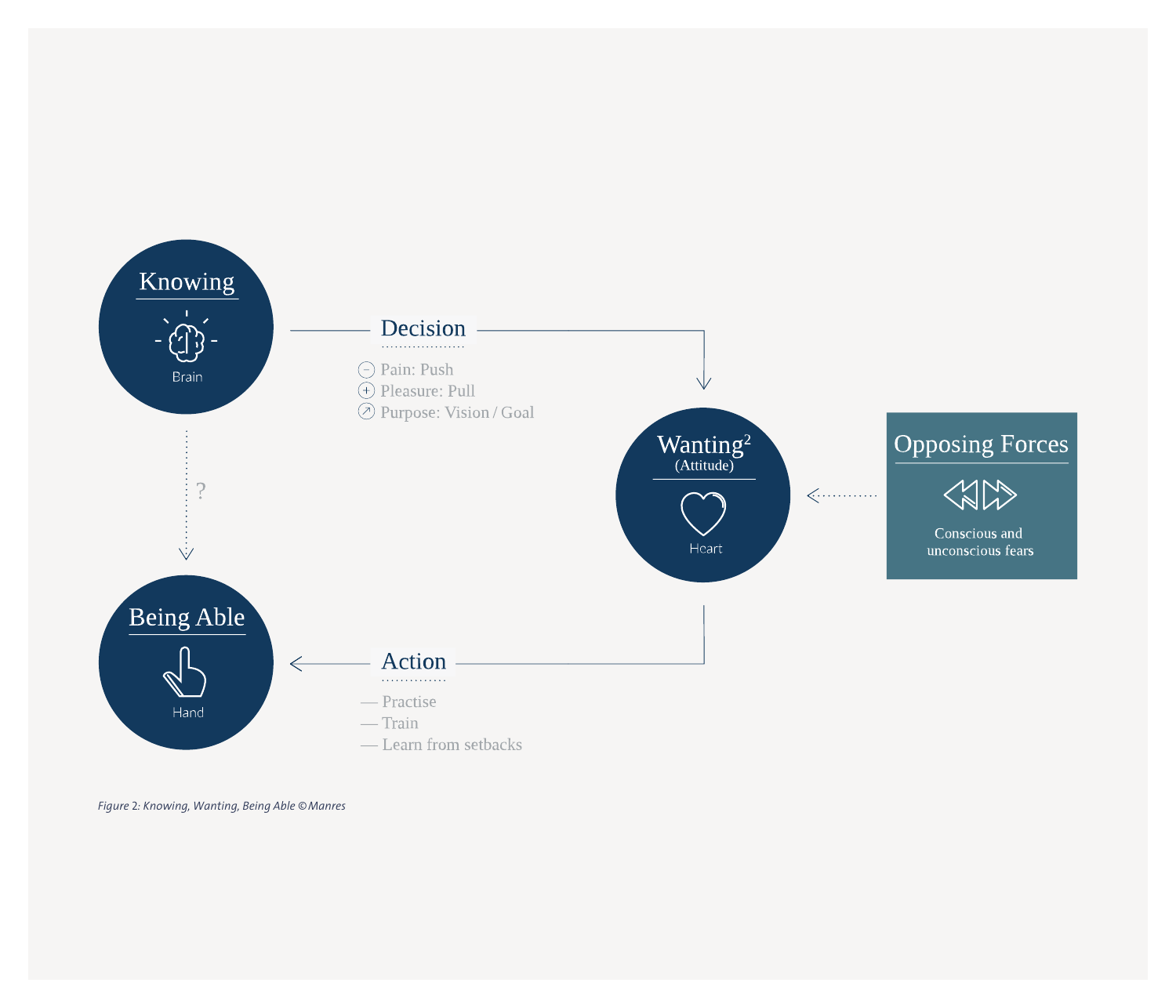

*You have to continuously repeat what is changing and show case. As a leader you need to create a safe environment.*

> **Simona Scarpaleggia** CEO IKEA Schweiz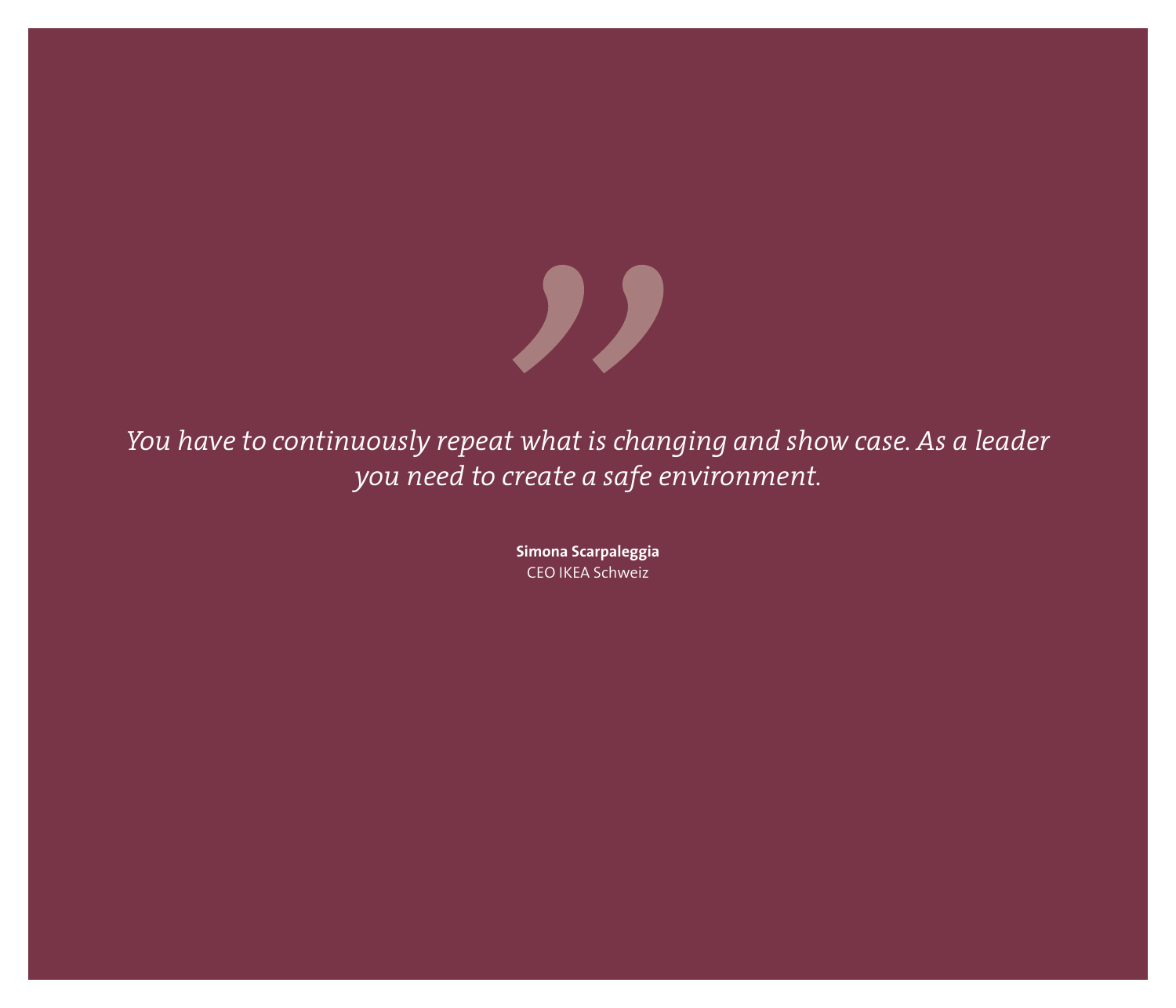It must be clear to everyone why their personal commitment and extra engagement and investment are worthwhile. Only then can we get started on the path to change and decide to put knowledge into practice. The goal must be communicated, and any lack of understanding among the team must be cleared up. That takes a strong, goal-oriented communication strategy that addresses each employee in a way that is personalized and relevant to their situation.

It's no surprise that the top three stumbling blocks the CEOs in our survey mentioned relate to purpose, goals and internal communication. These aspects are intrinsically connected with one another and they are critical to the success of any transformation process. Without a clear view of the goal, the meaningfulness of the transformation remains vague and undefined. And without clear communication, employees will not grasp this goal or understand the purpose and benefit of the change (Johner, 2010). Ultimately, a clear "why" and "for what purpose" are the long-term motivators for employees and their engagement in the transformation process.

Simona Scarpaleggia, CEO of IKEA Schweiz describes it this way:

### **"You have to continuously repeat what is changing and show case. As a leader you need to create a safe environment."**

#### **Simona Scarpaleggia** CEO IKEA Schweiz

Often, changes first result in a feeling of uncertainty, especially when they are imposed from the outside upon people who did not make the decision themselves. The structures that provide certainty then disappear. Conditions change. Methods and habits of the past no longer work. And there's a higher risk of making mistakes or being unable to achieve a successful change process right away. To find the courage to put yourself in a situation like this and to fully invest in it, it is extremely helpful to have a positive vision of the target state. This provides an overarching, long-term purpose for each individual's actions. Ideally, it is so attractive that it puts any fears or uncertainties into perspective.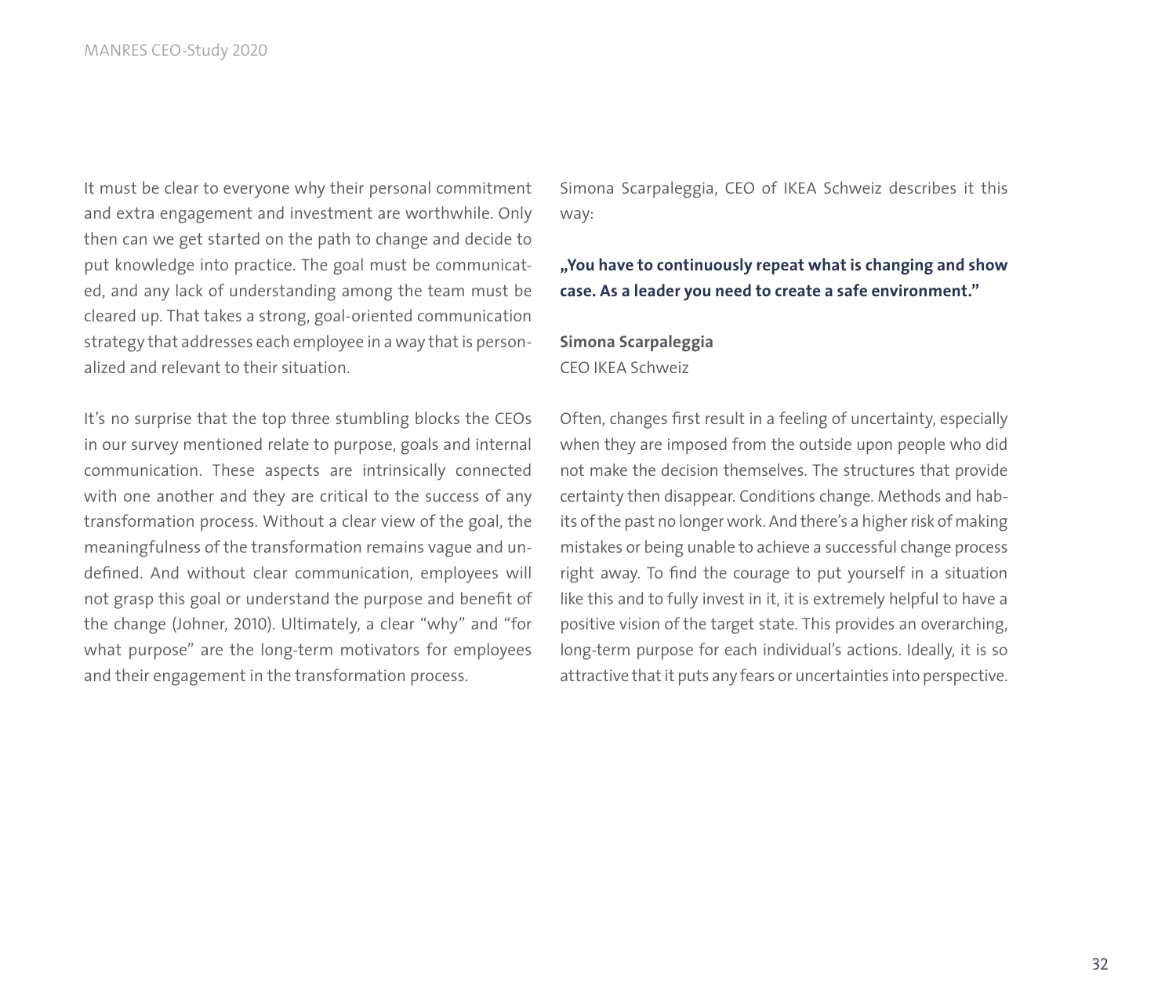### Keep going: From wanting to achieving /

Another difficulty that the CEOs often pointed out was in turning "wanting" into the ability to actually achieve.

Even when there is a clear goal, they said, it often takes a long time for performance to reach the level of being able to achieve it. Sometimes, they also encountered a fallback into the comfort zone or a certain hesitance that prevented a faster implementation. It's no surprise that people wish to return to their comfort zones during uncertain, tumultuous times. The path from wanting to being able to achieve change is associated with hard work and great personal investment. Knowing and wanting are on the first steps towards being able to achieve change.

The intention (i.e. a decision based solely on will-power) to cultivate a new habit takes time and constant practice. One study on change of habits concluded that it takes 66 days on average to implement a new way of behaving to the point where it no longer requires great attentiveness and energy to perform it (Lally et al., 2009). What does this mean for the transformation process? It means that this stage of implementation is especially relevant and critical to the success of any change that you want to establish. This is because it demands a great investment, even though the reward, in the form of new, effective structures, digital processes or competitive products, is not yet in sight.

Without role models who consistently show what the transformation looks like and demonstrate their clear commitment to it, the success of the transformation process is at risk. Many of the CEOs also referred to the need for a positive culture of learning from mistakes. They perceived this as very important, especially during difficult times of the change process. Dealing openly with mistakes and using them as opportunities for learning and growing from experience helps eliminate fears and makes it easier to accept new challenges. To authentically implement this kind of culture, leaders must set the right example.

Especially in challenging times, it generally takes a strong leadership team that is capable of giving employees within the company a focus based on the new vision, to lead by example with conviction and to convey trust. At times like these, it is clear that leadership is more than just day-to-day management of processes, people and resources.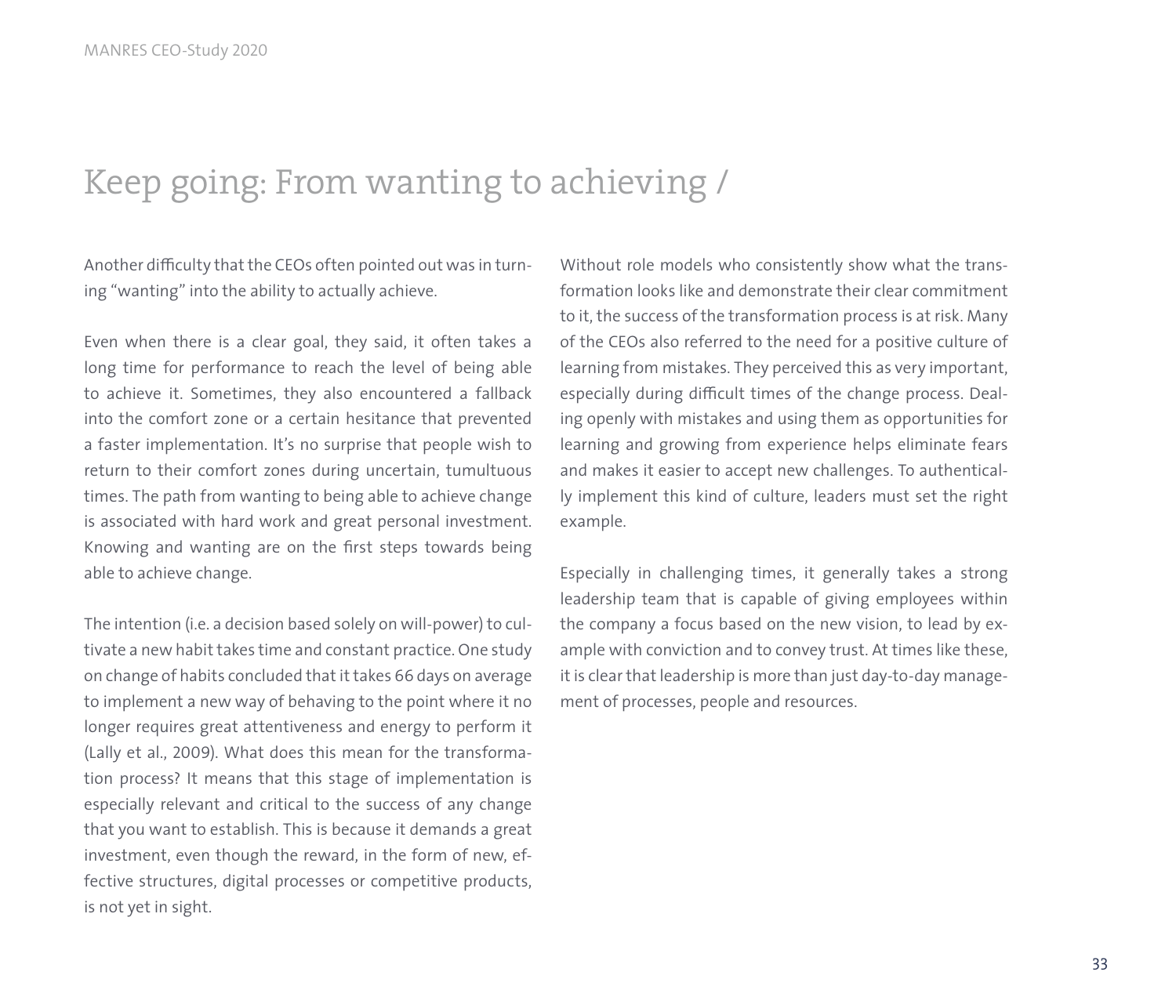## 7. Key lessons learned /

It is very likely that a CEO will be confronted with a transformation at least once in their career. It is not a question of whether this challenge will arise, but of when. How can a CEO prepare for that? Which lessons can less experienced CEOs learn from veteran transformation leaders?

There are three elements that the top managers we surveyed all considered absolutely vital to mastering a transformation process:

- 1. an attractive company vision (17%),
- 2. successful communication (15%) and
- 3. leadership competencies (13%).

These aspects are ranked far ahead of business-oriented topics like strategy development (5%), project management (4%) or examining one's own business model (2%). In times of uncertainty and change, inner orientation and energy among employees is particularly crucial for the company's further development. Shared company values (11%), which ranked number-four on the list, allow for important guiding guardrails to be put in place (along with the company vision), which offer stability as well as a certain amount of predictability. Other relevant aspects mentioned in the survey were personal responsibility of all involved (8%) and strategy implementation (8%).

Some less important factors were an internal feedback culture (4%), relationship building (4%), team development (4%) and self-discovery (3%). The final items on the list were diversity (2%) and intercultural competencies (1%). In general, it is not technically plannable and quantifiable topics (21%) that primarily decide whether a transformation succeeds or not, but much more the interpersonal and visionary factors (79%) which are far less tangible and more difficult to specifically measure.

As such, it may be surprising that relationship building ranked so low on the list. This can possibly be explained by the tendency to (mistakenly) de-link communication from relationship building. People often labor under the illusion that successful communication particularly depends on intelligent content. This overlooks the crucially important effect of trust-based relationships. If there is a lack of trust, then even the most precise and effective argument can still fall on deaf ears or be accepted only with hesitation. Communication is always a social process. Its effectiveness reflects the quality of the trust that exists between the people involved. The same applies (particularly) for transformation processes, during which great uncertainty and possible mistrust exist within the system. "What is said" is only accepted when the "who said it" and "how was it said" are accepted. As Theodore Roosevelt so succinctly put it: "People don't care how much you know, until they know how much you care."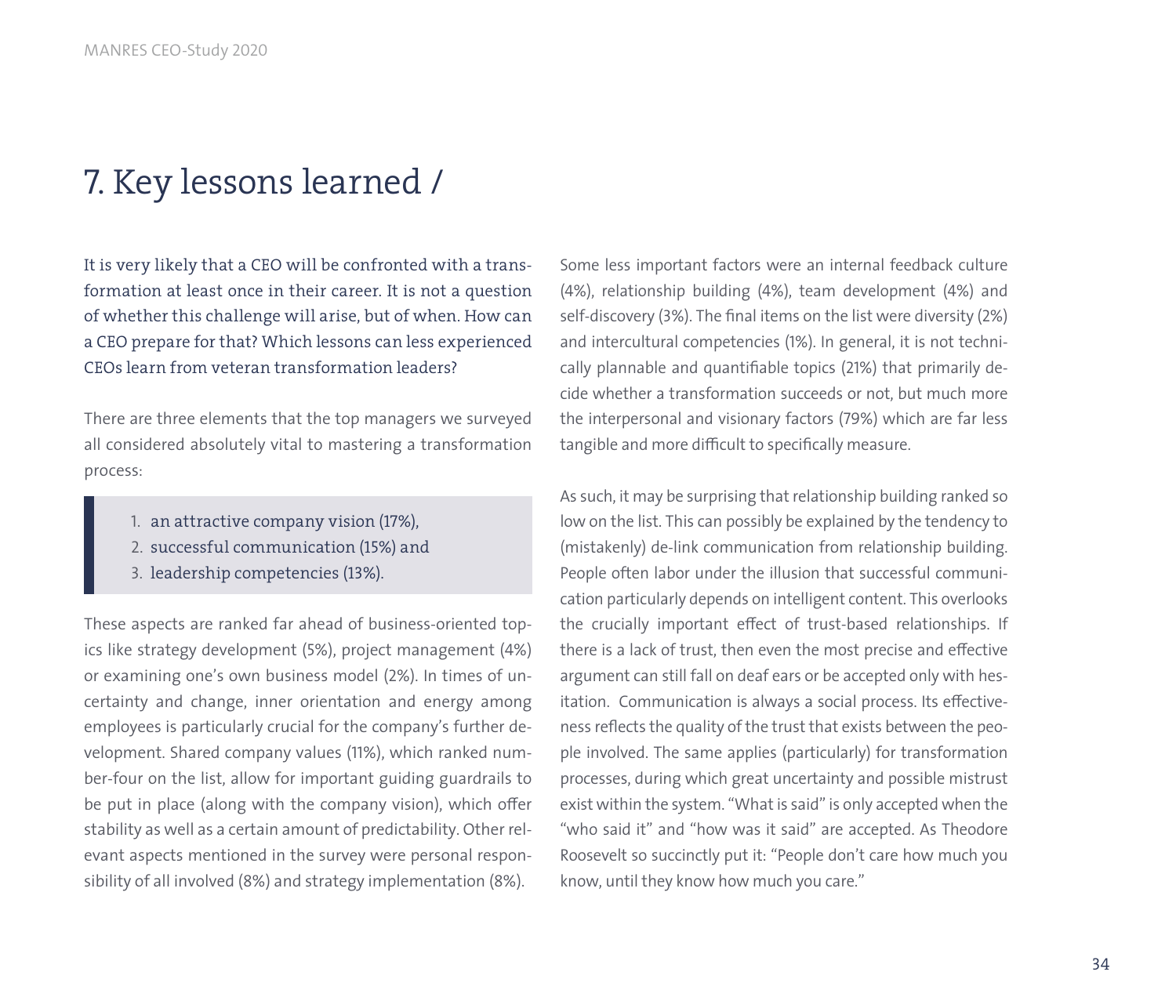Other relevant aspects mentioned in the open comments included reflections and peer reviews, as well as awareness of the problem in the first place and openness to engage with the topic of change. Transformation is not the same thing as polishing the company's image. It is a profound opportunity that gets to the substance and essence of the company. Looking regularly in the mirror is indispensable, not only for the company's upper ranks. Ultimately, it takes genuine commitment, which carries everyone involved past their doubts, resistances and the "valley of tears." The transformation must

# be heartfelt. Experience is the best teacher /

How did the CEOs we surveyed acquire their competencies in the field of transformation? More than one quarter of those we asked agreed that their own experiences with transformation projects (29%) and exchanging experiences with colleagues (27%) are the most meaningful. These were followed by seeking external consultancy (15%) and personal coaching (12%) during the process. At the bottom of the list, the CEOs ranked professional support through training activities (10%), mentoring (5%) and specific external training activities (2%). Notably, an open-ended exchange and personal guidance for top management during the process are considered far more meaningful than the amount of knowledge available or the technical expertise.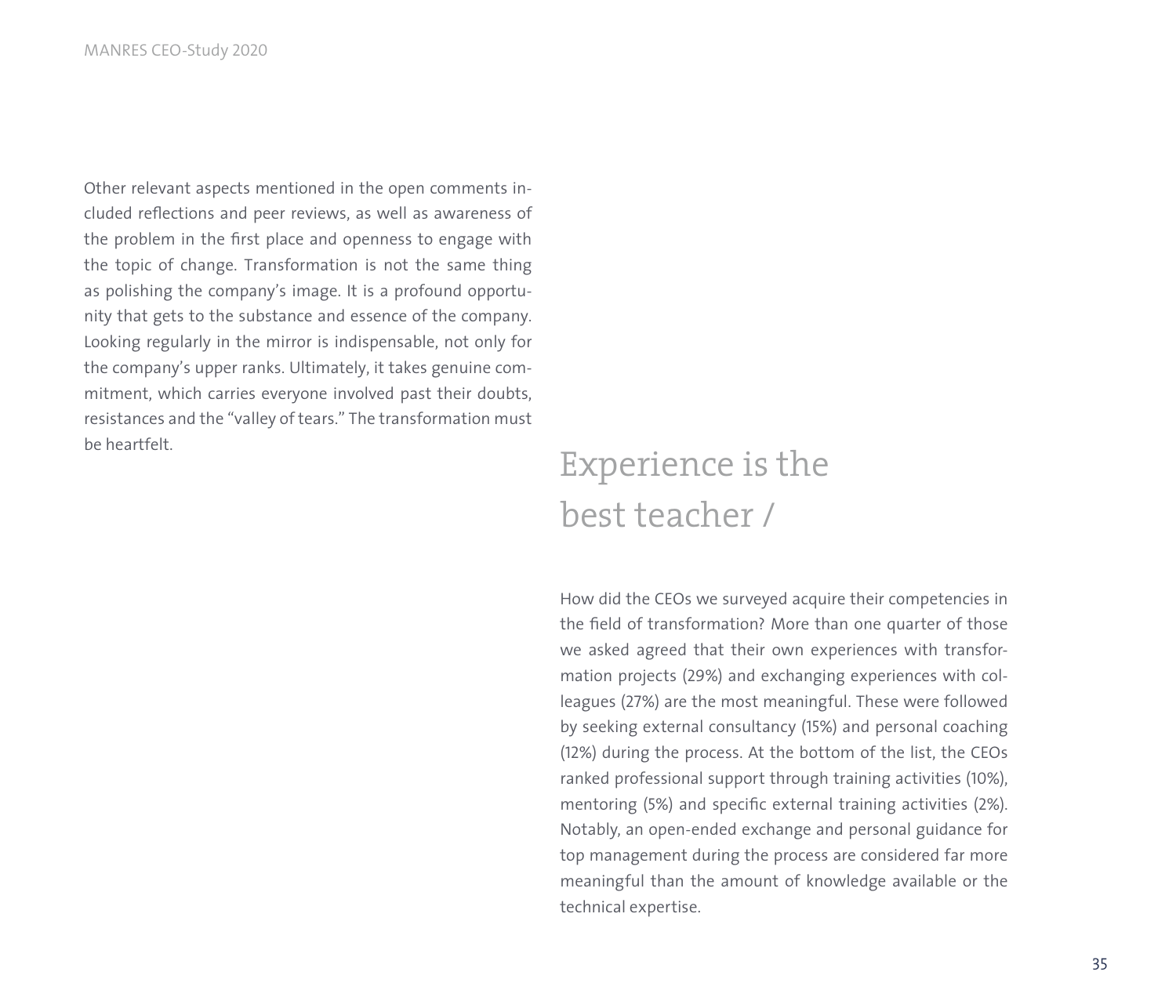## Personal lessons learned /

Which lessons have the CEOs taken away from their experience with transformation processes in the past? By far, their most important insights were:

- 1. the importance of proactively involving all employees, managers and stakeholders across all levels of hierarchy and winning their commitment (mentioned by 39 respondents), and
- 2 the importance of authentic, continual internal communication on current events and setbacks throughout the process (mentioned by 35 respondents).

Both of these takeaways once again emphasize the relevance of stable relationships. Successful transformation depends largely on the quality of teamwork and trust-based relationships. This ambitious undertaking can only succeed when everyone involved holds together and stands up for one another during times of business-related uncertainties.

Michael Rohner, CEO of Apleona HSG AG put it this way:

### **"You must offer people a home. That means investing in their workplaces and in the culture."**

#### **Michael Rohner**

CEO Apleona HSG AG

Other insights that the surveyed CEOs considered highly relevant in retrospective were a focused, appealing image of the goal (22 mentions), the underestimated length of the process due to the slow pace of the system (17 mentions) as well as the strong impact of the role model function ("walking the walk") and the unconditional, unshakable unity of the upper levels of management (17 mentions). These were followed closely by courage and persistence during the implementation, especially when faced with resistance (15 mentions). The final items on the list of lessoned learned (although trailing from a significant distance) are the need for transparent managing of expectations (5 mentions), flexibility (2 mentions) and a clear sense of urgency (2 mentions).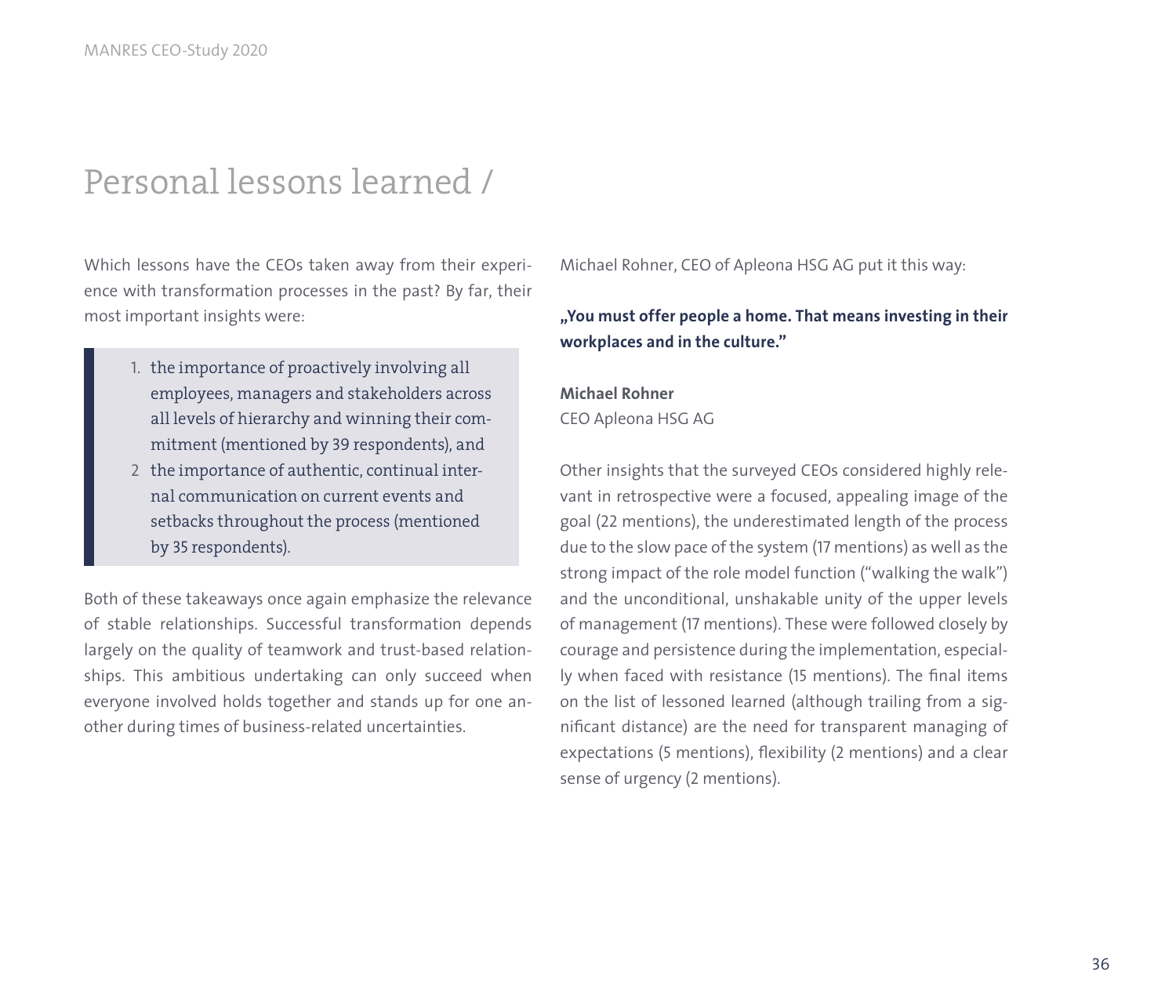# 8. Transformation processes over time: A look back on ten years of findings from our CEO Study /

In 2009, Manres conducted its first CEO Study. The goal was to gain a CEO's perspective on the current state of transformation and aspects related to implementation. Ten years and six surveys later, we have accumulated a wealth of information that provides us with unique insights into the challenges of transformation over the past decade, and how leaders have approached these issues over time. Which aspects of the transformation process have changed in recent years, according to CEOs? And which topics have remained constant as time goes by?

The past CEO surveys unanimously point to one constant. No matter what type of change the CEOs are facing, what the current state of the economy is or even what the current "leadership zeitgeist" is, it is always one of the key tasks, if not the most decisive task, of leaders to provide everyone involved with guidance based on a clear picture of the goal. To be effective, this picture has to be clearly communicated throughout the company. A shared goal has the power to focus everyone's attention in the same direction and provide them with a purpose. Persuasiveness, perseverance and persistence are a big help in getting others on board and actually putting the transformation into place.

After all, the transformation may require an extra level of engagement (for example, learning new skills or phasing out old, familiar processes). It's also important to have a high threshold for frustration whenever someone makes a mistake or a setback occurs. Employees often encounter periods of uncertainty during transformation projects. They may ask themselves whether their own skills will be enough going forward. Or whether their job will even exist or have a place in the new structures. They may even question whether the additional work is even worthwhile, or whether the entire project might fail. If these questions go unanswered for too long, people may start leaving the company. High-performers, who are also crucial for the successful implementation of the transformation, have plenty of options on the job market thanks to their strong qualifications. To mitigate the risk of losing these key employees during unstable times, it is essential to foster their trust in the organization as a whole and in the decisions of the CEO. One important factor for fostering trust is for the company's leadership to act with integrity. Employees need to see that their leaders are practicing what they preach. This allows them to trust in their bosses' words and decisions.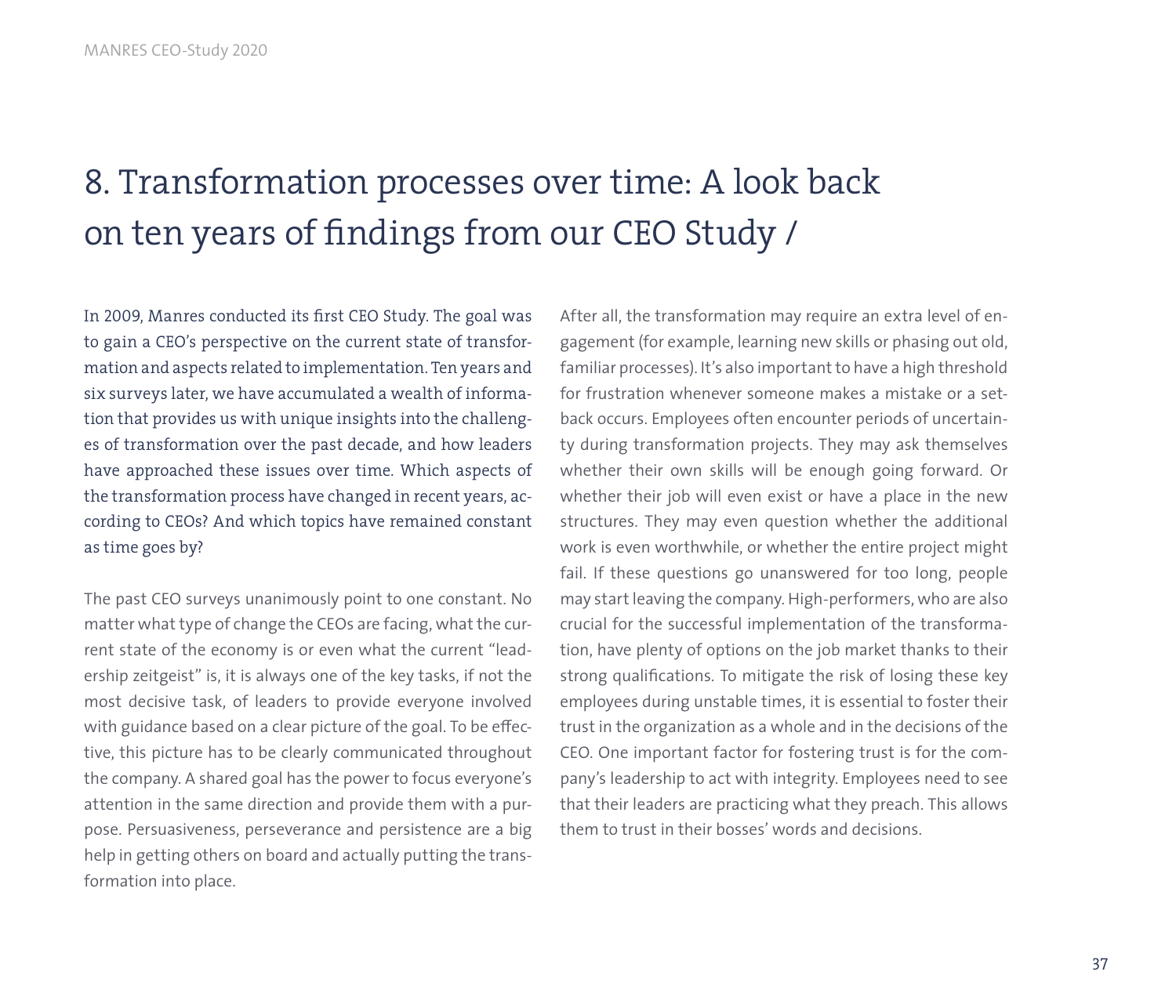## Long-term findings in detail /

All of the findings from the past ten years paint a consistent picture when clustered into cultural/psychological and content-logical task areas. On average, both areas are seen as crucial to the success of the transformation. By comparison, however, the cultural/psychological competencies and task areas of a CEO are considered somewhat more important. This means that they are treated with slightly more priority as tasks in the day-to-day work of a CEO. The surveys from the past ten years all show that transformation can only succeed when not only content-logical aspects but also interpersonal aspects are considered and worked on. Or, as Alois Vinzens, former CEO of Graubündner Kantonalbank says,

**"A transformation must not be understood and directed purely in technical terms, but must be seen as a change of mind."**

### **Daniel Fust** CEO Graubündner Kantonalbank



*Figure* 3*: Priorities: CEO tasks*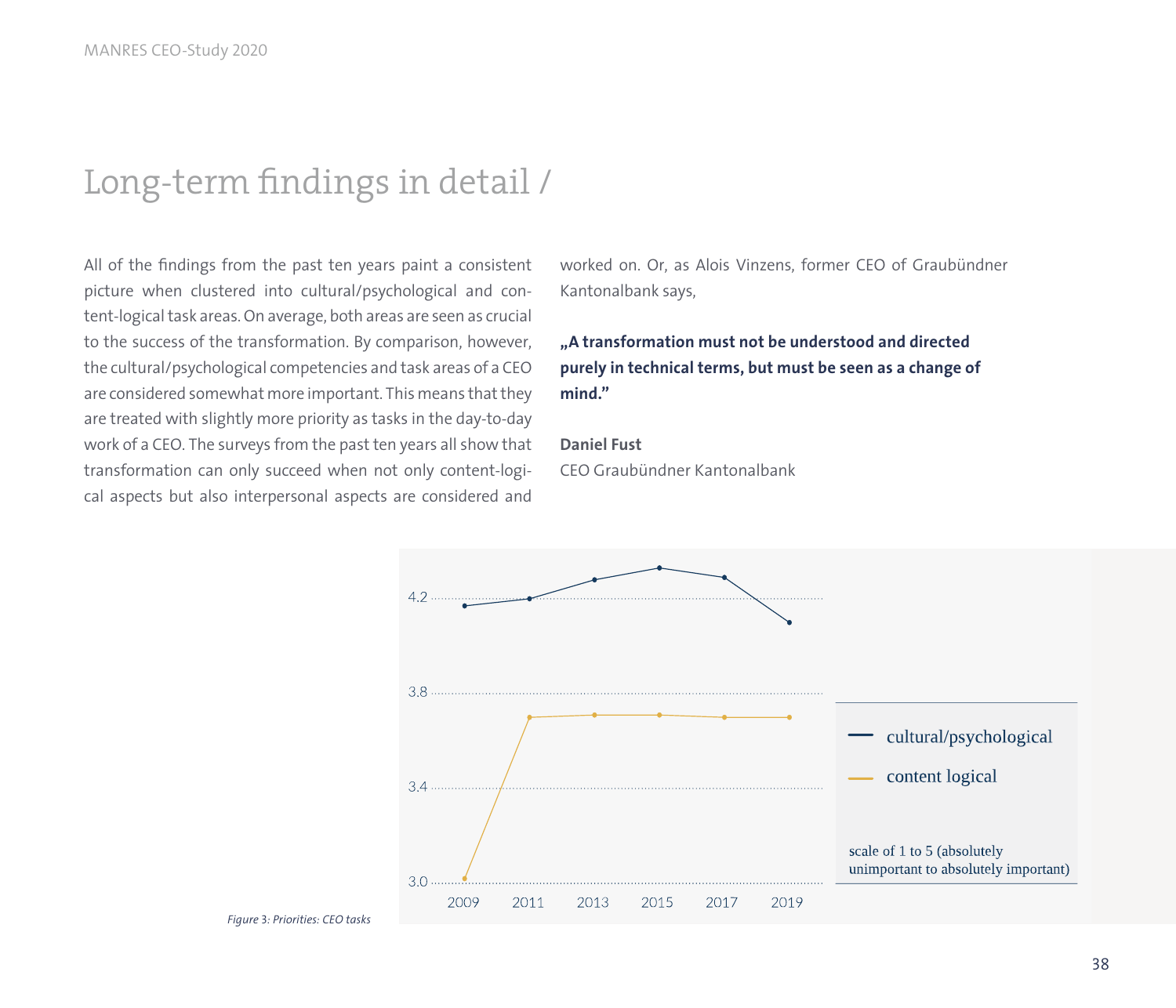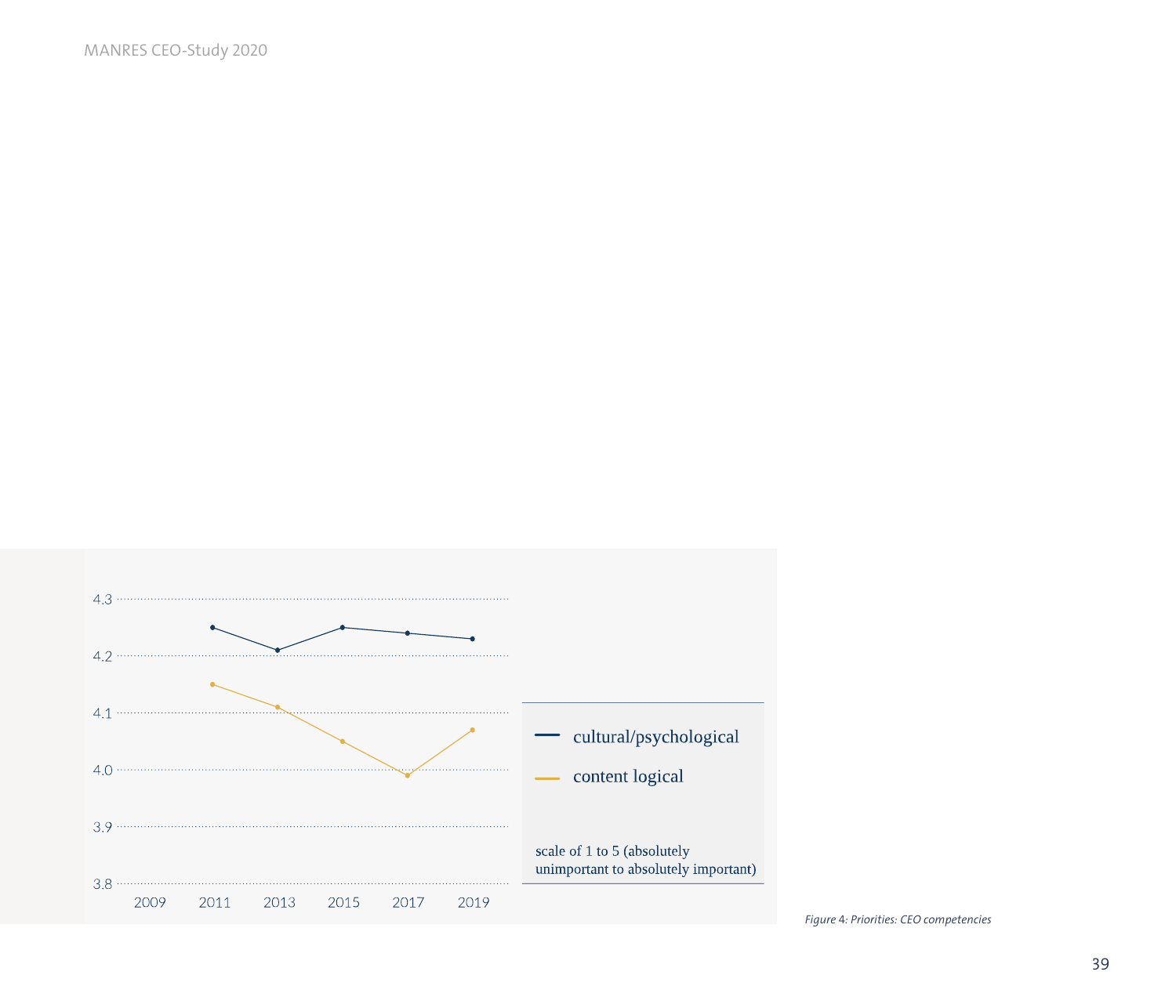### Scales and backgrounds of transformation /

Even ten years ago, change processes were as fundamental a topic to CEOs as they are today. This is clear from looking at the percentage of company employees who were involved in transformation processes at the time of each survey. Over the past years, there has been a continual increase in the number of companies in which 60 percent or more of the employees were affected by ongoing transformations (see Figure 5).

In the years from 2013 to 2017, there was also a general increase in the number of companies that were involved in a transformation of any kind. However, this trend did not continue in the 2019 survey (see Figure 6).



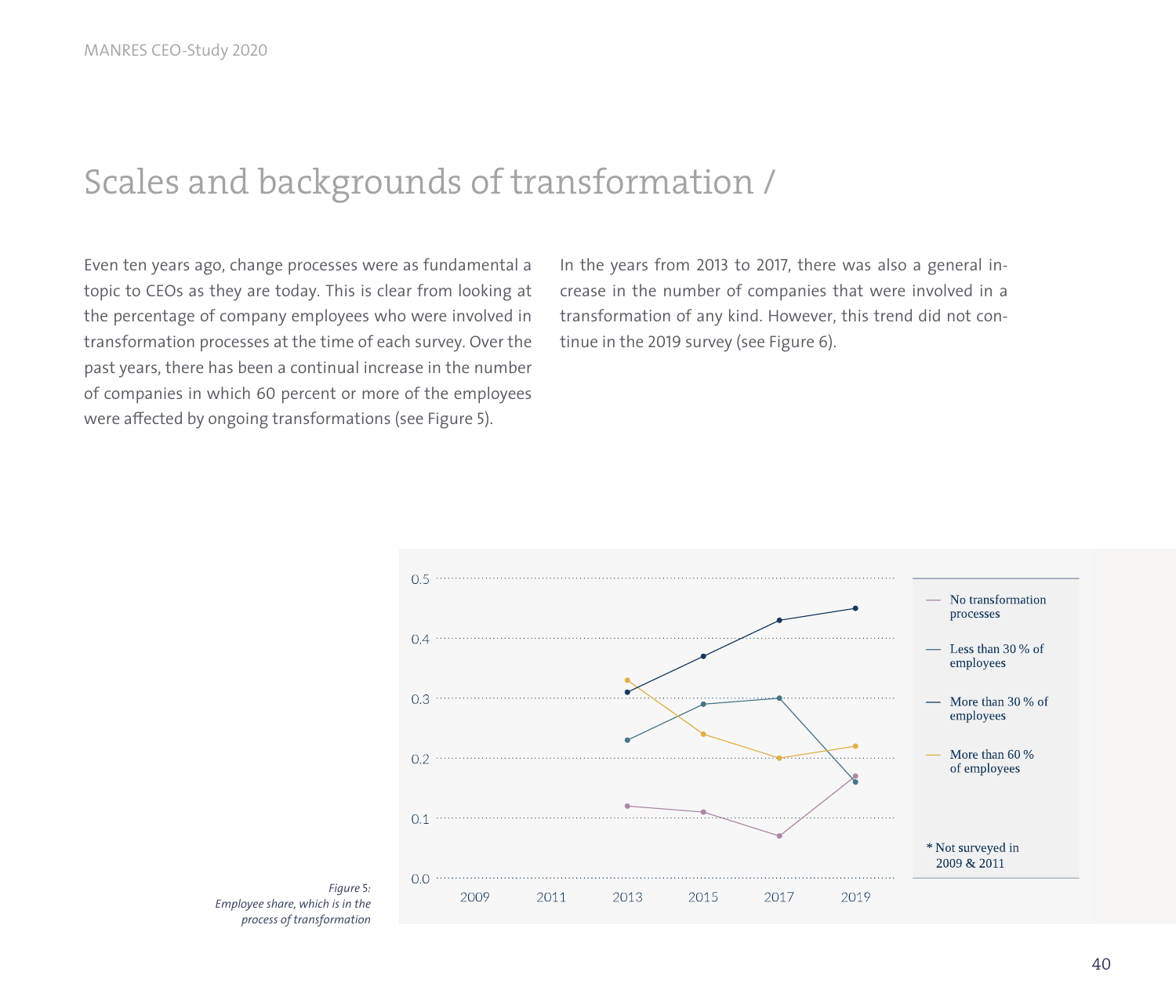

*Figure* 6*: Companies in transformation processes*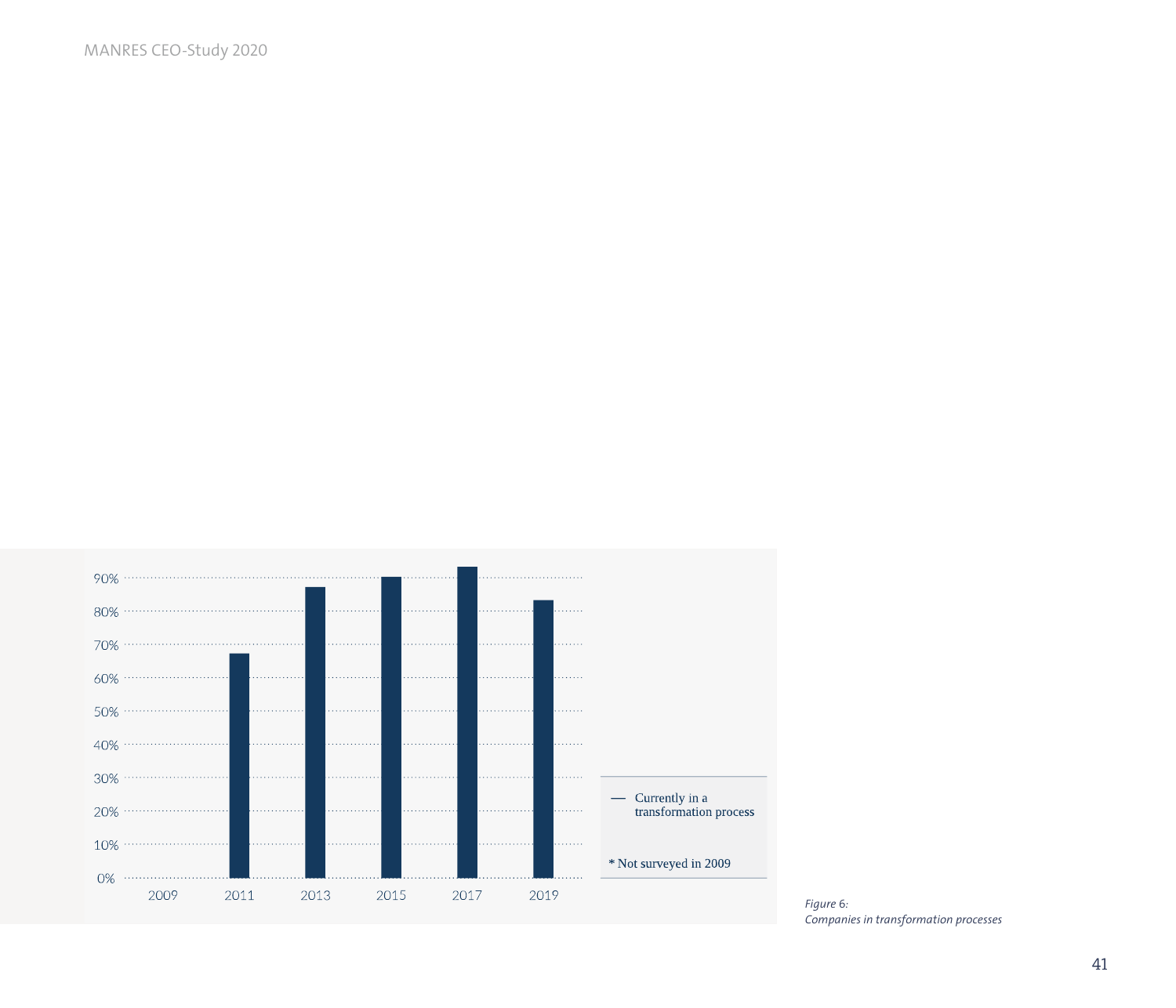The scale of the transformation (in terms of the number of people involved) seems to depend largely on the extent to which the company's current situation is viewed a stable (see Figure 7). Looking back on the past six years, the findings are relatively stable. Around 40 percent of the CEOs surveyed said during this period that they perceived their company's situation as "fairly to very turbulent." This means that the majority perceived their situation as "fairly stable to stable," regardless of the fact that the number of employees involved in transformation processes has continued to increase over the years.

In this regard, it is clear that directing change processes is part of day-to-day work for top managers. Urs Schaeppi, CEO of Swisscom summarizes it as follows:

#### **"Actually, transformation is a process that never ends."**

### **Urs Schaeppi**

CEO Swisscom



*Figure* 7*: Evaluation of the company situation*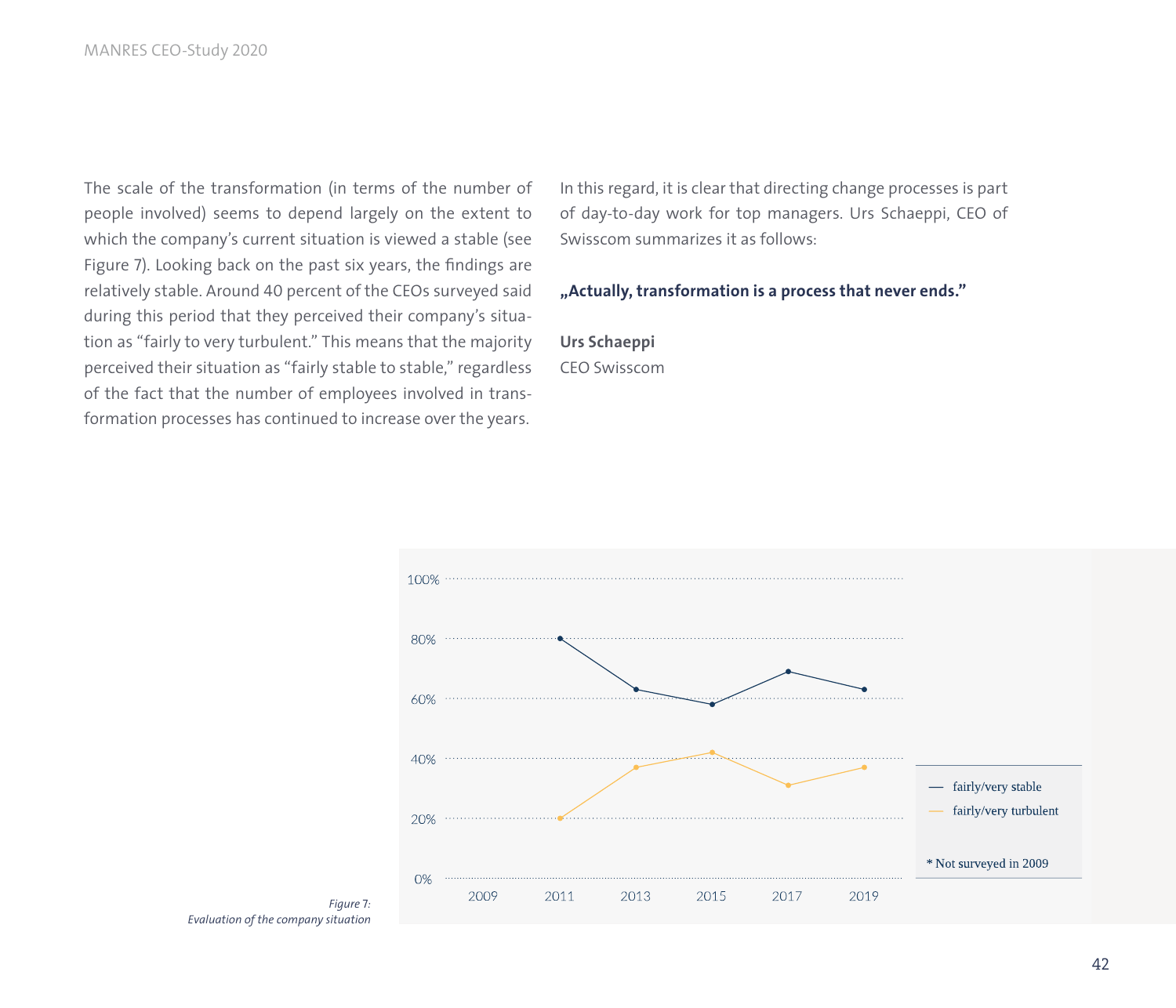By looking at the reasons for transformation, it is clear that these have remained similar over time. Since we started surveying CEOs in 2009, the reasons for transformation primarily fall into the categories of process optimization, digitalization, adjusting to changes among competitors, and restructuring. Therefore, it is no surprise that ongoing changes occur and must occur even when the situation is largely perceived to be stable. In terms of the need for digitalization, standing still is not an option. The same can be said of competitiveness: it is in a state of constant change.

Keeping up with the times requires for constant adjustments to processes and structures, and the changes in mindset and behavior that go along with these. In the words of Albert Einstein, "We cannot solve our problems with the same thinking we used when we created them."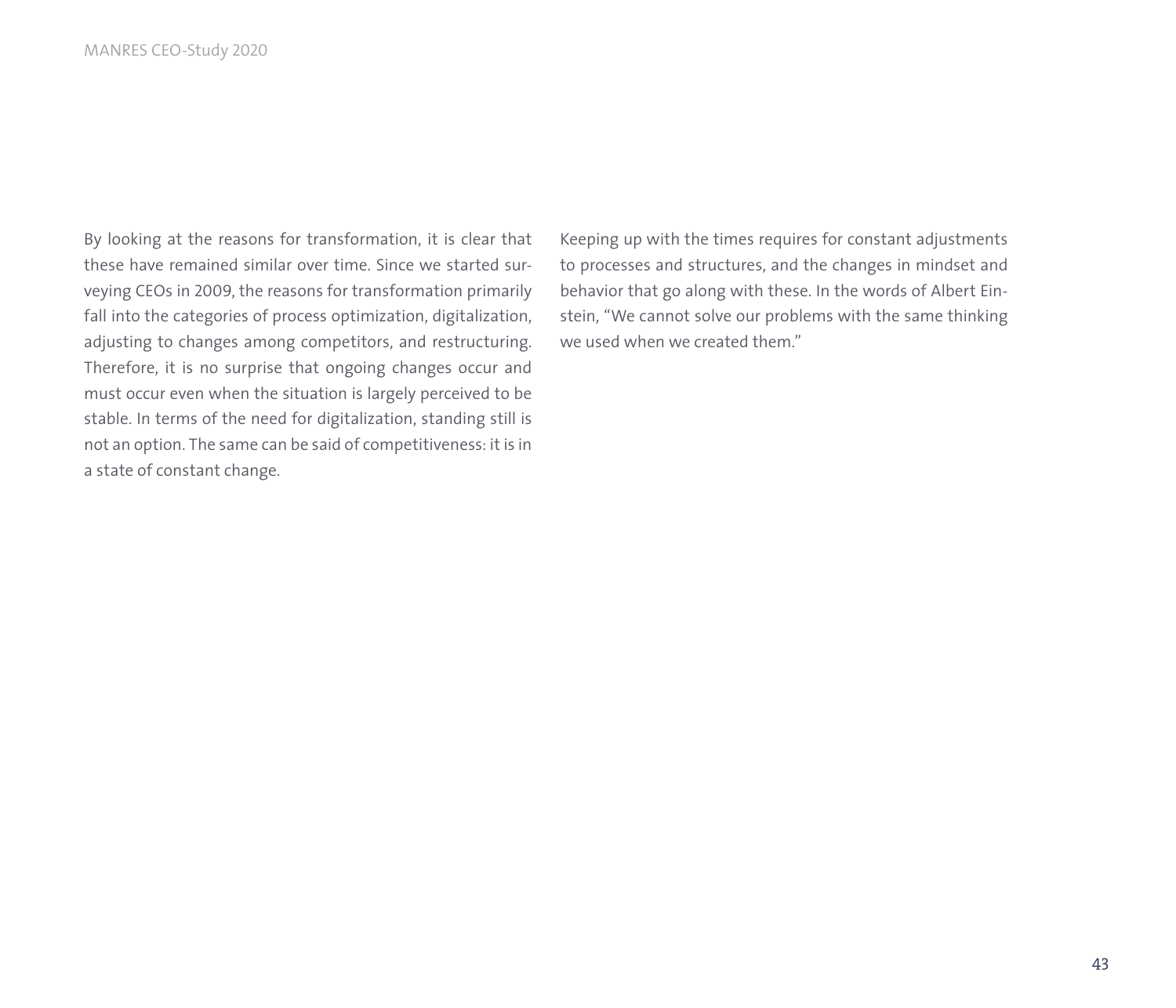### Investments in the transformation process over time /

The high priority that CEOs assign to directing transformation processes in their everyday work can also be seen in the large amount of time that CEOs have invested in their work on change projects over the years. Even in 2011, a year that most of the CEOs surveyed perceived as "calm to very calm," the company leaders still invested 20 percent of their time to transformation processes.

For all the other years, this figure was around one quarter of their total working hours or more. Meanwhile, the financial investment during the past ten years was at least one-sixth of net profit (17-27 percent), except for 2011 when it was 12% (see Figure 8).



*Figure* 8*: Investments by the CEOs*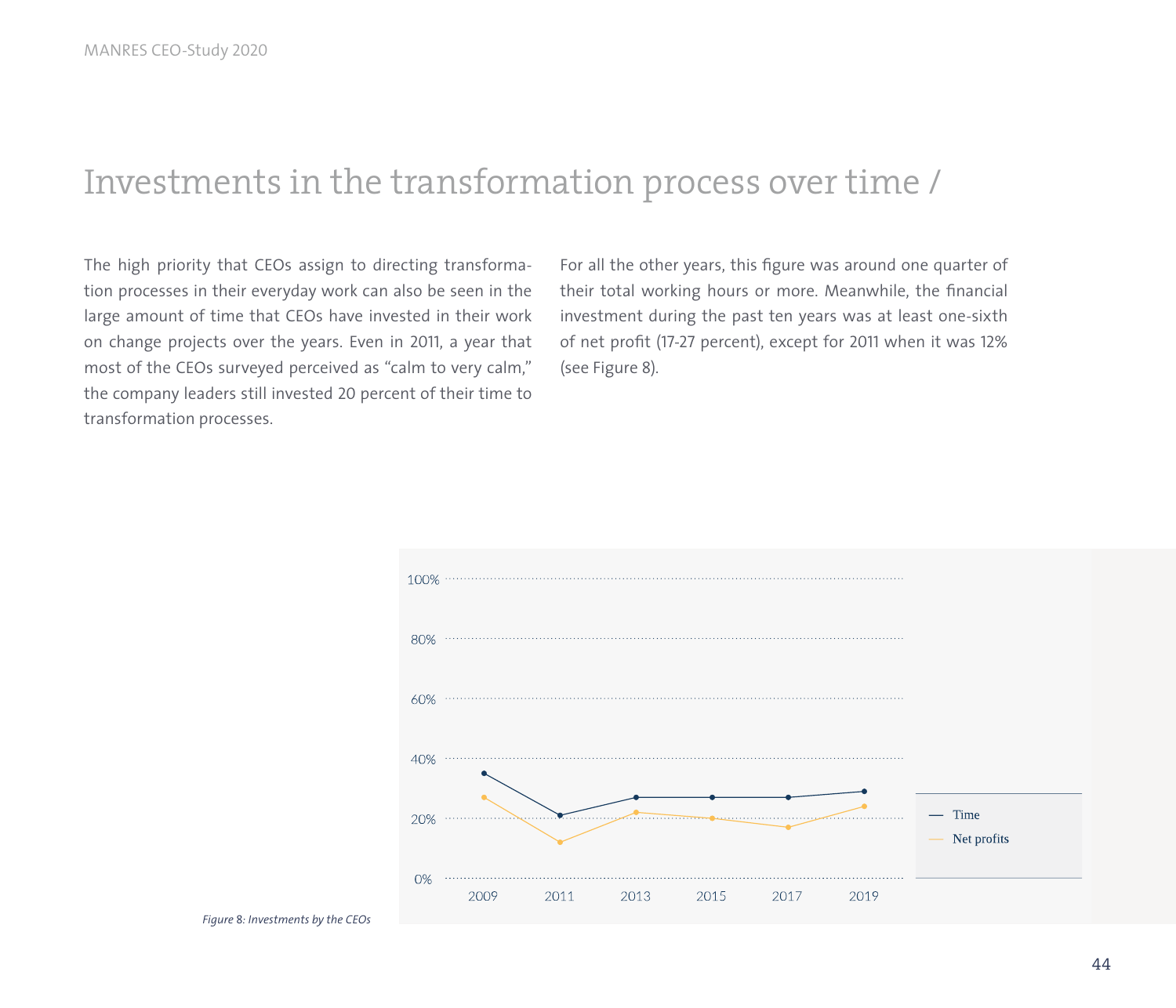Therefore, it is unsurprising that many CEOs are investing increasingly in the specific transformation competencies of their leadership teams. In 2009, only half of the CEOs surveyed said they were making their leading employees fit for leadership positions through coaching, training or mentoring programs. However, that number continued to grow, reaching up to 90 percent by 2015 before settling around 80 percent over the last four years.

This shows that the need for all levels of leadership to master certain transformation competencies has grown from being a matter of "common sense" to being a matter of "common practice," and that it is worthwhile to invest in training. In order for a leadership team to be ready for the future, it must be equipped with the right tools for directing transformation processes. It must also know how to use these carefully to overcome any challenges that arise.



*Figure* 9*: Promotion of the transformation competence of the management team through concrete measures*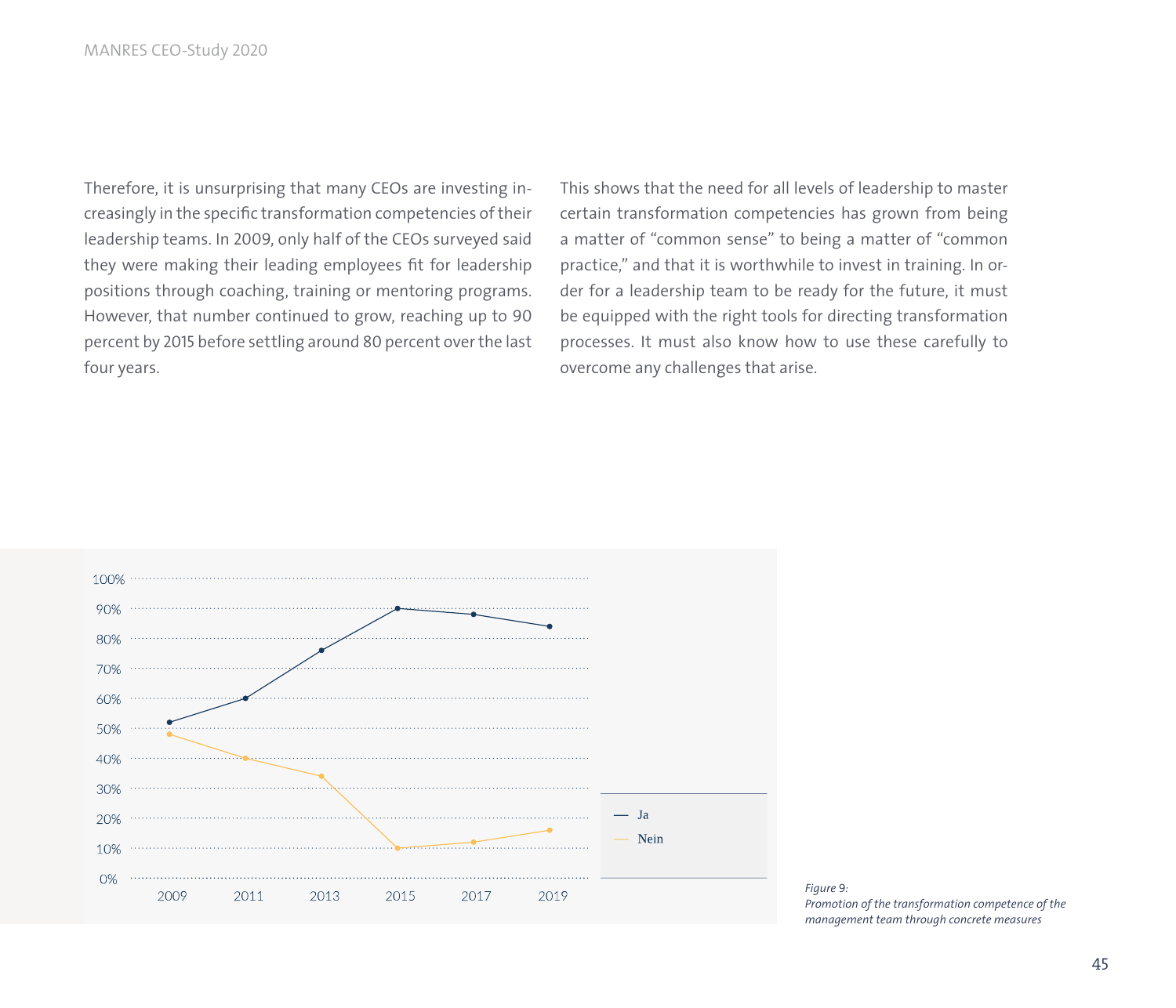## Stable factors for success /

The findings of our past surveys make clear how essential the work of the company's leaders and members of the top executive board is during periods of transformation. Which specific competencies can help leadership teams to successfully direct restructuring and optimization processes? The answers to this question lie in the CEOs' responses to our questions about which core competencies and tasks they found to be most crucial for success. The insights from the past ten years identify two leadership tasks and four core competencies that all of the CEOs agreed belong in the top-five criteria for success.

Most important leadership tasks in times of change:

- Internal communication
- Defining the vision/mission

Core competencies of CEOs in times of change (surveyed starting in 2011)

- Persuasiveness
- Leadership skills
- Integrity
- Perseverance and persistence

By focusing clearly on these tasks and adequately applying/ working carefully with these personal competencies, the many CEOs we surveyed have said that they can maximize the chances for lasting, successful transformation.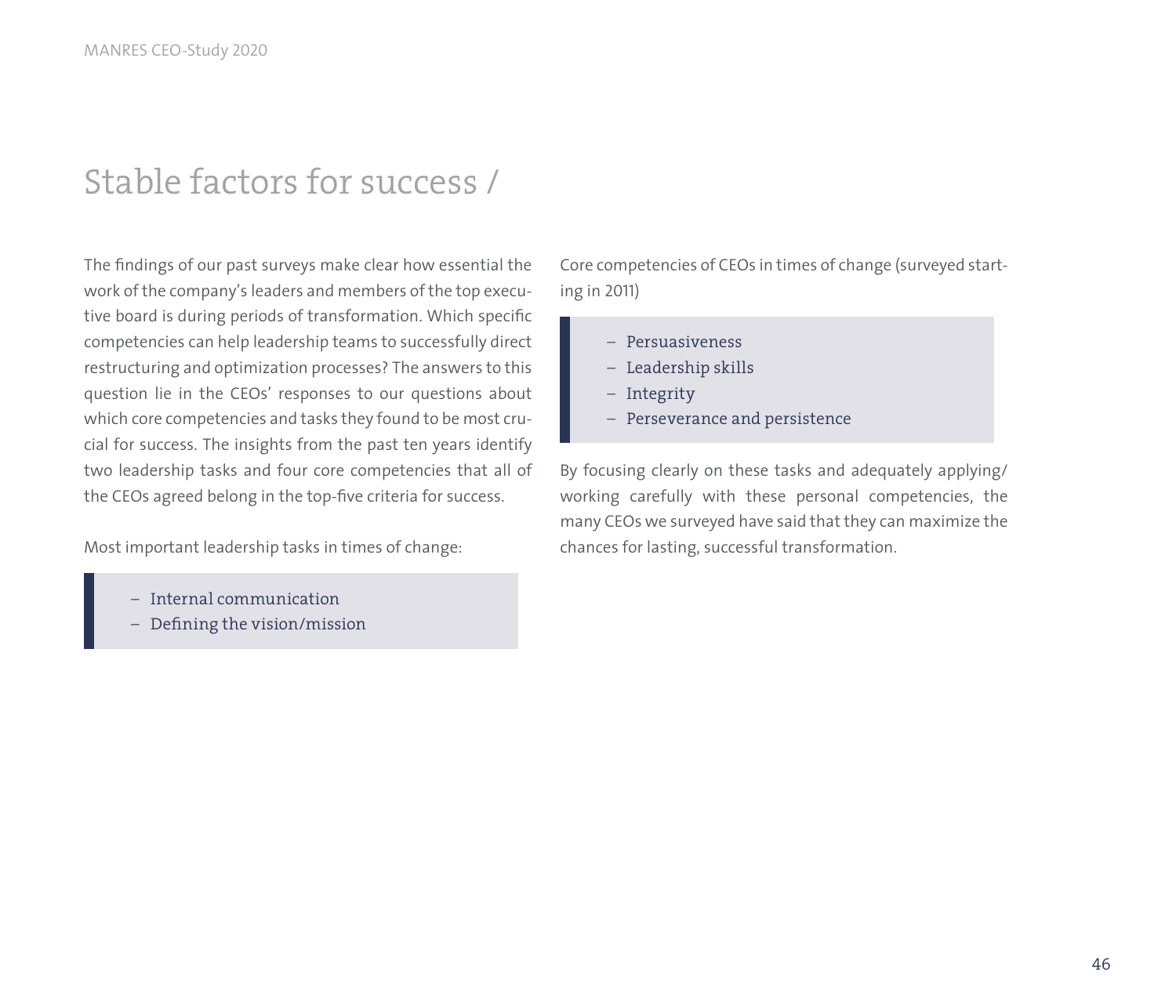## 9. Literature /

Antonakis, J. & Day, D. V. (2018). The Nature of Leadership. Thousand Oaks : SAGE Publications

Bono, J.E. & Judge, T.A. (2003). Self-concordance at work : Toward understanding the motivational effects of transformational leaders. Academy of Management Journal, 46(5), 554-571.

Heckhausen, J. & Heckhausen, H. (2018). Motivation und Handeln. Berlin: Springer-Verlag

Krapinger, Gernot (1999). Übersetzung aus Aristoteles: Rhetorik. Stuttgart: Reclam

Lally, P.; van Jaarsveld, C. H. M.; Potts, H. W. W. & Wardle, J, (2009). How are habits formed: Modelling habit formation in the real world. European Journal of Social Psychology. 40 (6). 998-1009

Johner, P. (2010). Transforming Leaders. Freiburg: Haufe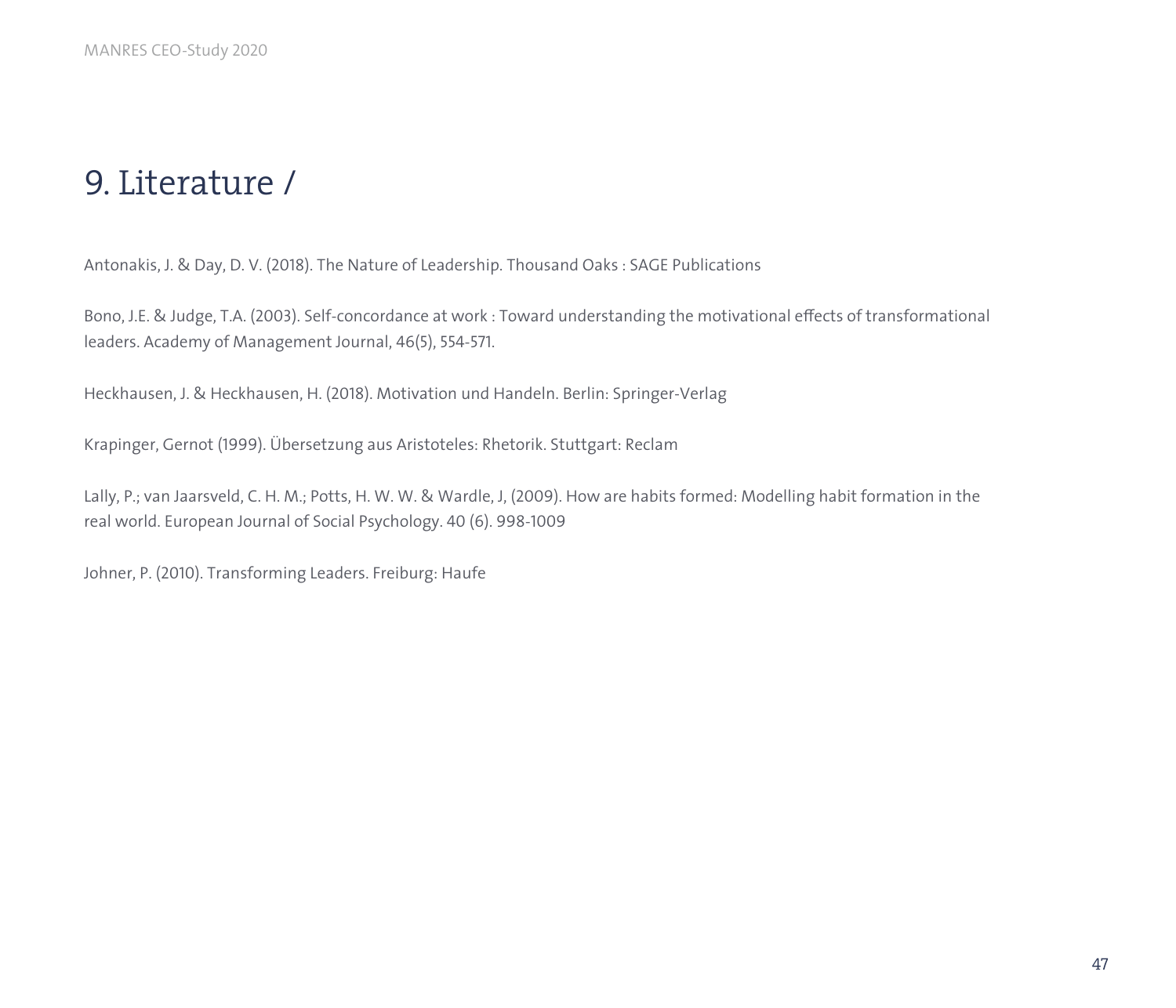

*We would like to thank all the CEOs who were willing to share their valuable experiences for this study.*

**Manres AG**